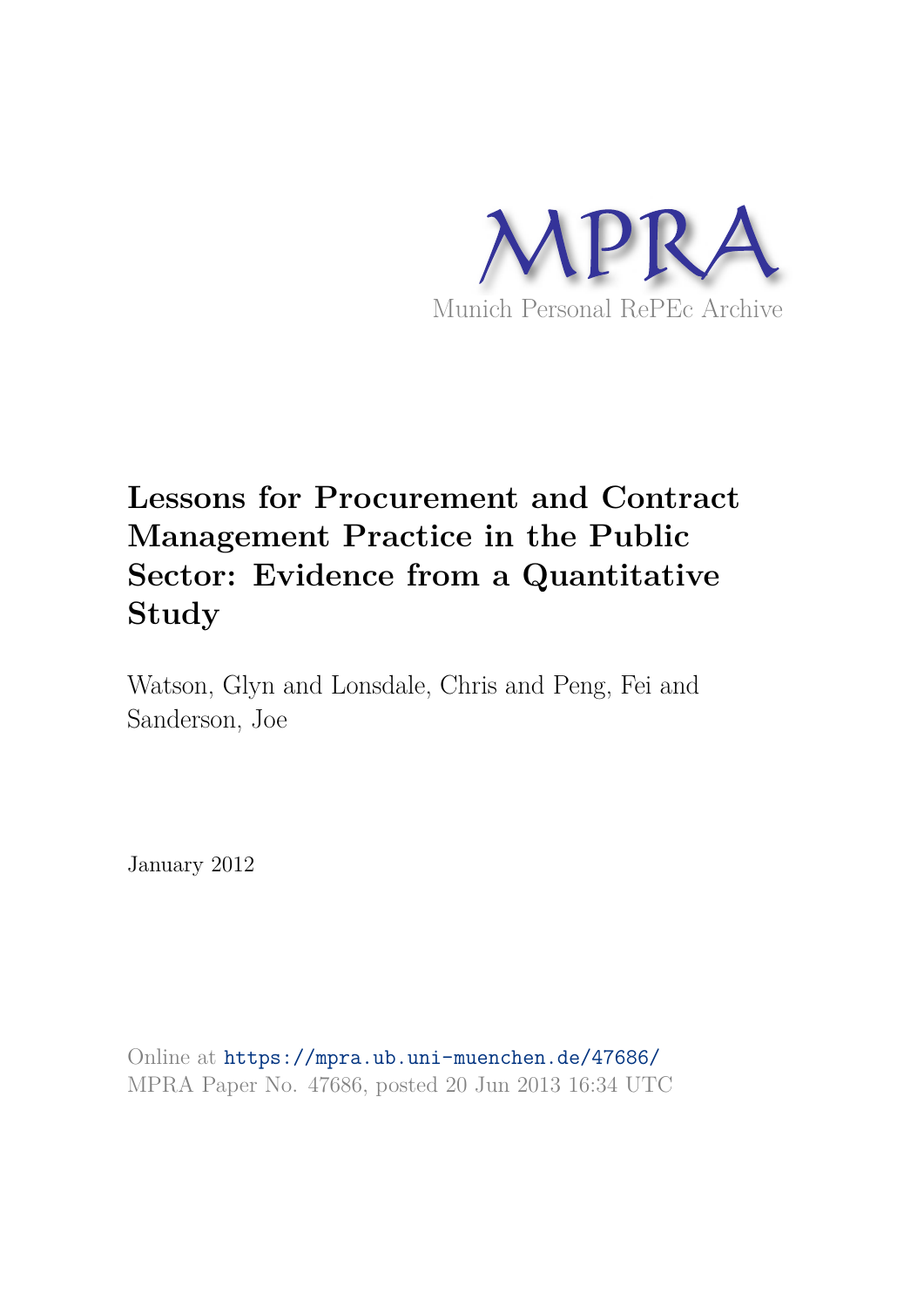# **Lessons for Procurement and Contract Management Practice in the Public Sector: Evidence from a Quantitative Study**

Glyn Watson\*, Chris Lonsdale\*, Fei Peng\*, Joe Sanderson\*†

\* Birmingham Business School, University of Birmingham, Birmingham, West Midlands, UK

†Corresponding Author, Birmingham Business School, University House, University of Birmingham, Edgbaston, Birmingham, B15 2TT, UK. Telephone: +44 (0) 121 414 7489, Fax: +44 (0) 121 414 3217. Email: [j.r.sanderson@bham.ac.uk](mailto:j.r.sanderson@bham.ac.uk) 

#### **Abstract**

We contribute to the literature on procurement and contract management in the public sector by reporting on the current practice of public and private sector organisations and the outcomes of that practice. In particular, we chart the effectiveness of certain procurement and contract management actions in moderating potential supplier opportunism. The article is based upon a quantitative analysis of 180 questionnaire responses provided by procurement and contract managers. The results are not totally conclusive, but do provide evidence to suggest that opportunism is a significant possibility, and that certain procurement and contract management actions can assist organisations in dealing with that possibility. The results suggest little difference between public and private sector experiences.

JEL classification: C38, H57, L14

Keywords: Procurement, contract management, opportunism, structural equation model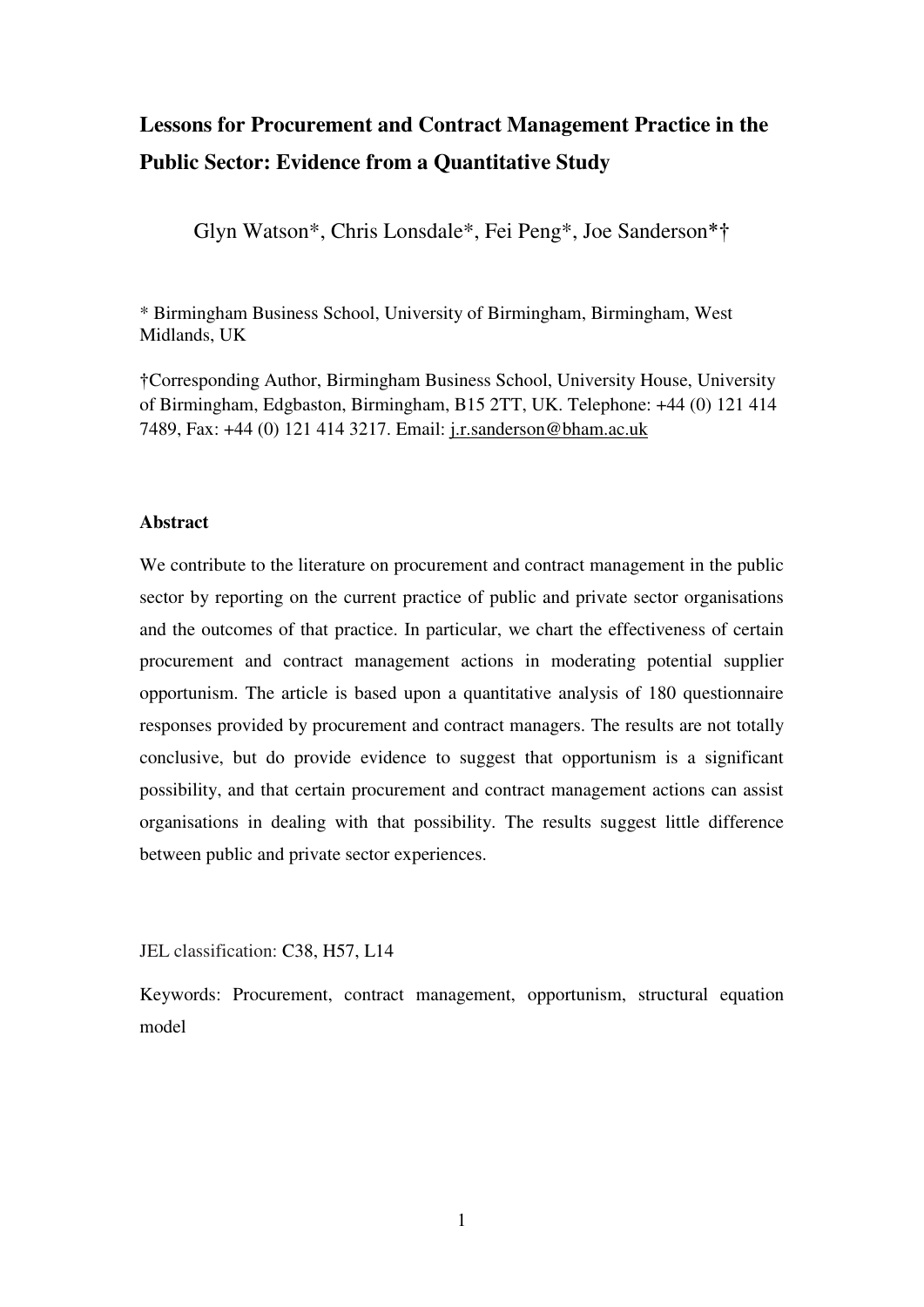#### **Introduction**

In many countries, the outsourcing of public services is accelerating (Torres and Pina, 2001; Batley and Larbey, 2004; Mulgan, 2005; Hart, 2007; Northoff, 2008; National Outsourcing Association, 2010). This acceleration is often justified on the basis that private sector providers can deliver the same quality of services as their public sector counterparts but for a considerably lower price (Julius, 2008), although numerous claims have been made against this argument (for example, Pollock, 2006; Davies, 2008. One consequence of this increasing use of the private sector is that procurement and contract management is ever more central to public sector management. Indeed, effective public sector management is, to an increasing extent, becoming effective procurement and contract management.

However, it would be wrong to assume that there is a settled consensus on what constitutes effective public sector procurement and contract management. First, there is the issue of how far public procurement should be used for wider socio-economic objectives such as local or regional development, innovation or the promotion of sustainability (House of Lords Science and Technology Committee, 2011). This is something, of course, that marks out public from private sector procurement. Second, and the focus of this article, there is a debate in the public sector management literature over the emphasis that should be placed upon trust in the procurement and contract management process, rather than a need to guard against supplier opportunism (for example, Grimsey and Lewis, 2004; Bovaird, 2006; The Author et al, 2010). This debate is crucial, as clarity over the focus and objectives of the procurement and contract management process is critical to the delivery of satisfactory outcomes.

We contribute to this debate by reporting on the current procurement practice of public and private sector organisations and the outcomes of that practice. In particular, we chart the effectiveness of certain procurement and contract management actions in moderating potential supplier opportunism. The article is based upon a quantitative analysis of 180 questionnaire responses provided by procurement and contract managers. The questionnaire asked respondents to classify a contract management situation in terms of the transaction characteristics, report on procurement and contract management actions taken in the situation, and then report on the outcome.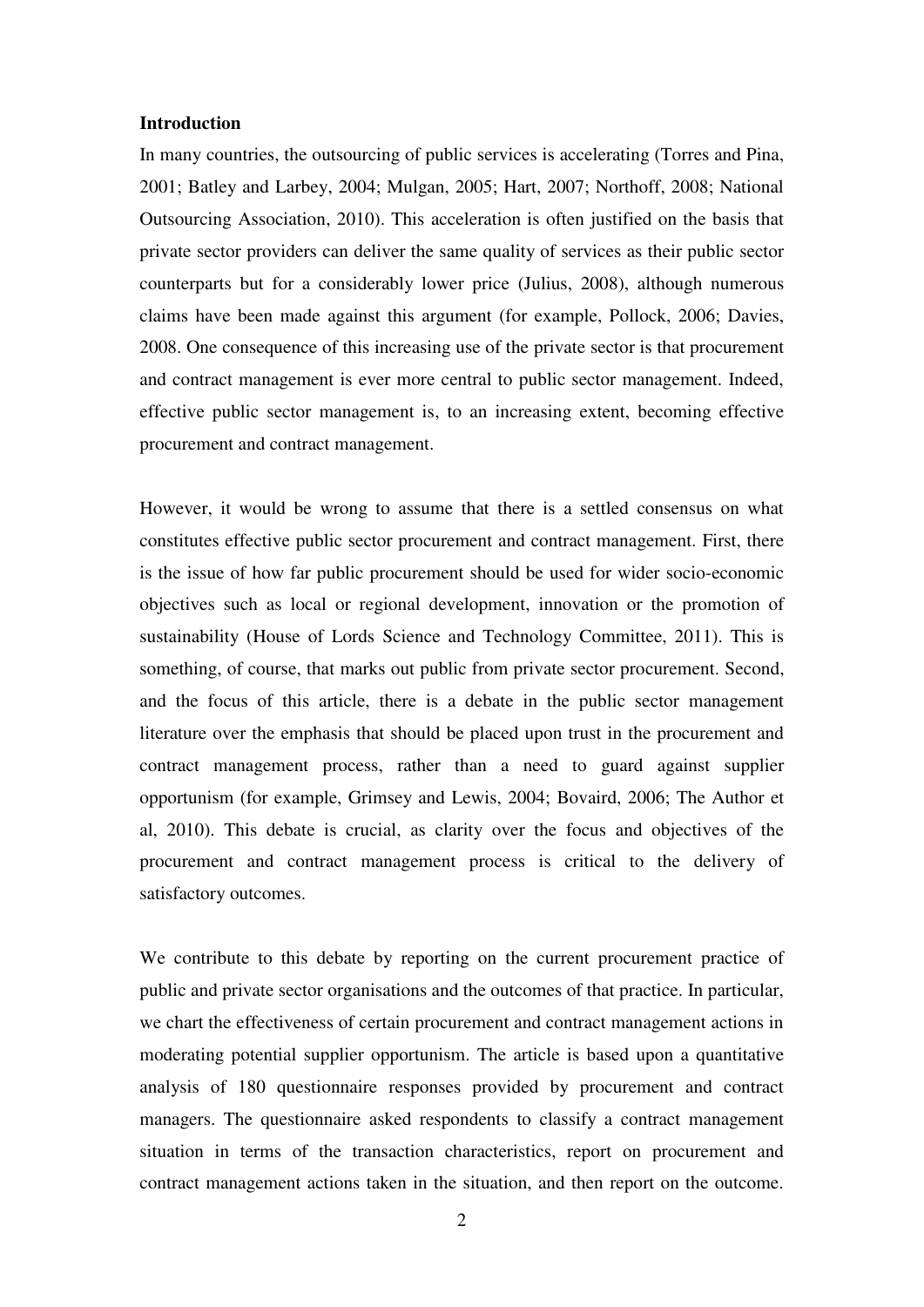The sample included both public and private sector respondents, allowing a public sector dummy variable to be included to measure differences in practices and outcomes between the two sectors.

The article makes a major contribution by providing a comprehensive dataset, underpinned by formal economic theory, on current public sector procurement and contract management practice.

#### **Trust and Public Sector Procurement and Contract Management**

There is a critical debate within the public sector management literature, reflecting a similar debate in the wider management literature, over the emphasis that should be placed upon intentional trust in the procurement and contract management process (for example, Walsh, 1995; Lane 1999; Grimshaw et al, 2002; Huxham, 2003; Grimsey and Lewis, 2004; Boardman et al, 2005; Coulson, 2005; Watt, 2005; Hodge and Greve, 2005; Bovaird, 2006; Reeves, 2008; Vining and Boardman, 2008; The Author et al, 2010). In the procurement context, intentional trust is defined as the expectation of one party to an exchange that the other party will not take advantage of commercial vulnerabilities even when there is an incentive to do so (Nooteboom, 2002). This is distinct from competence trust or trust in the capabilities of the other party (Sako, 1992), which is an equally important concept, but not the focus of this article.

This particular debate does not concern the benefits of intentional trust, should it be successfully created. These have been well charted and agreed upon in the literature and include reduced transaction costs (search costs, negotiation costs, contracting costs and monitoring costs) and an increased level of value creation (Chiles and McMakin, 1996). The debate is more about the feasibility of its creation. The literature surrounding this is not surprisingly wide-ranging, drawing upon discussions of human nature and psychology (Williamson, 1993; Nooteboom, 2002), business theory (Ghoshal, 2005; Gempesaw, 2009), social convention (Granovetter, 1985) and national culture (Natlandsmyr and Rognes, 1995; Lane and Bachmann, 1996), as well as familiar commercial concepts such as asset specificity and uncertainty (Williamson, 1985; Klein, 1996).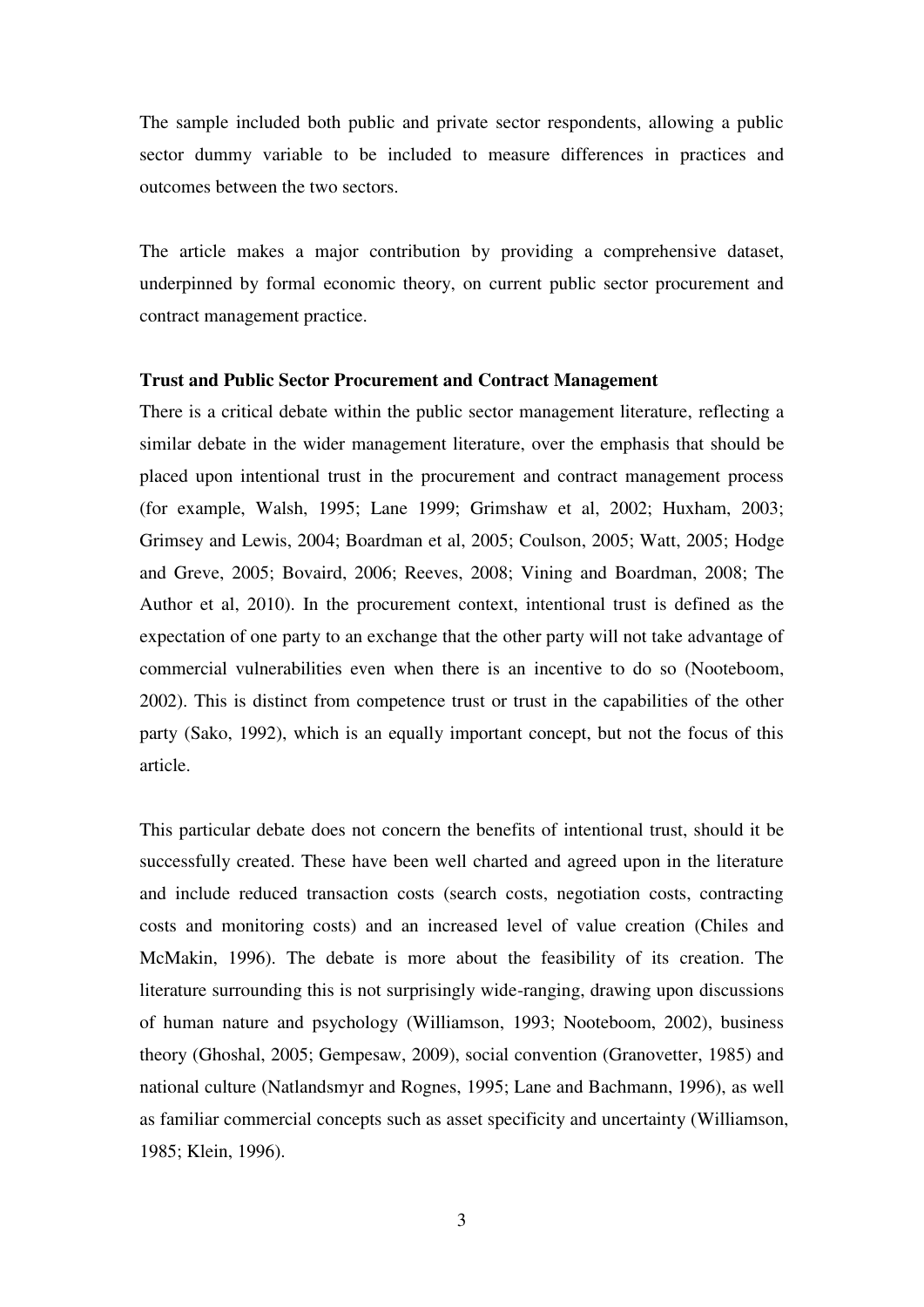There are many that contend that the creation of intentional trust (henceforth termed trust) within buyer-supplier relationships is eminently feasible and can then facilitate the above-mentioned lower transaction costs and increased value creation. The reasoning behind this is varied, but covers benign views about human nature (Ghoshal and Moran, 1996; Casey, 2003), the identification of national cultures that facilitate communitarian beliefs and actions (Schwartz, 1994; Lane and Bachmann, 1996), contentions that it is possible to both profit from and signal trustworthiness (Ugoji et al, 2007; Ethisphere, 2011) and arguments that stress the social obligations and confidence that arise out of repeated interactions (Gulati, 1995).

Beyond these ideas about the creation of trust are a number of related actions that are believed to enhance the potential for trust to be maintained over time. First, it is argued that managers within buying organisations should refrain from aggressive and controlling behaviour during pre-contractual negotiations. Such behaviour, it is argued, is likely to be counter-productive as it will encourage 'tit-for-tat' behaviour, something modelled by repeat games played under the rules of the prisoner's dilemma (Axelrod and Hamilton, 1981; Carlisle and Parker, 1989; Klijn and Tiesman, 2005).

Second, it is argued that managers from both parties should clearly communicate their 'interests', so that there is a reduced chance of misunderstandings and ill-feeling and, instead, a focus on promoting mutual gains, where possible (Kinnaird and Movius, 2008). As Hobbes observed over three centuries ago, aggressive actions are often not a product of wickedness but of fear and a lack of confidence in the benevolence of the stranger (Berki, 1977).

Third, some argue that formal contracts are incompatible with trust and should be avoided, where possible. Malhotra and Murnighan (2002, p. 553), for example, state that formal, binding contracts 'crowd out' trust as they affect an individual's 'underlying attributional processes'. A variant on this position is that it is not formal contracts, per se, that are incompatible with trust, but the manner in which they are framed (Bertrandias et al, 2010). Others agree with this latter position and argue that contract design should not be too restrictive and instead provide an opportunity for a supplier to innovate, again for mutual gain (Ford, 2001; Hughes and Rayer, 2009).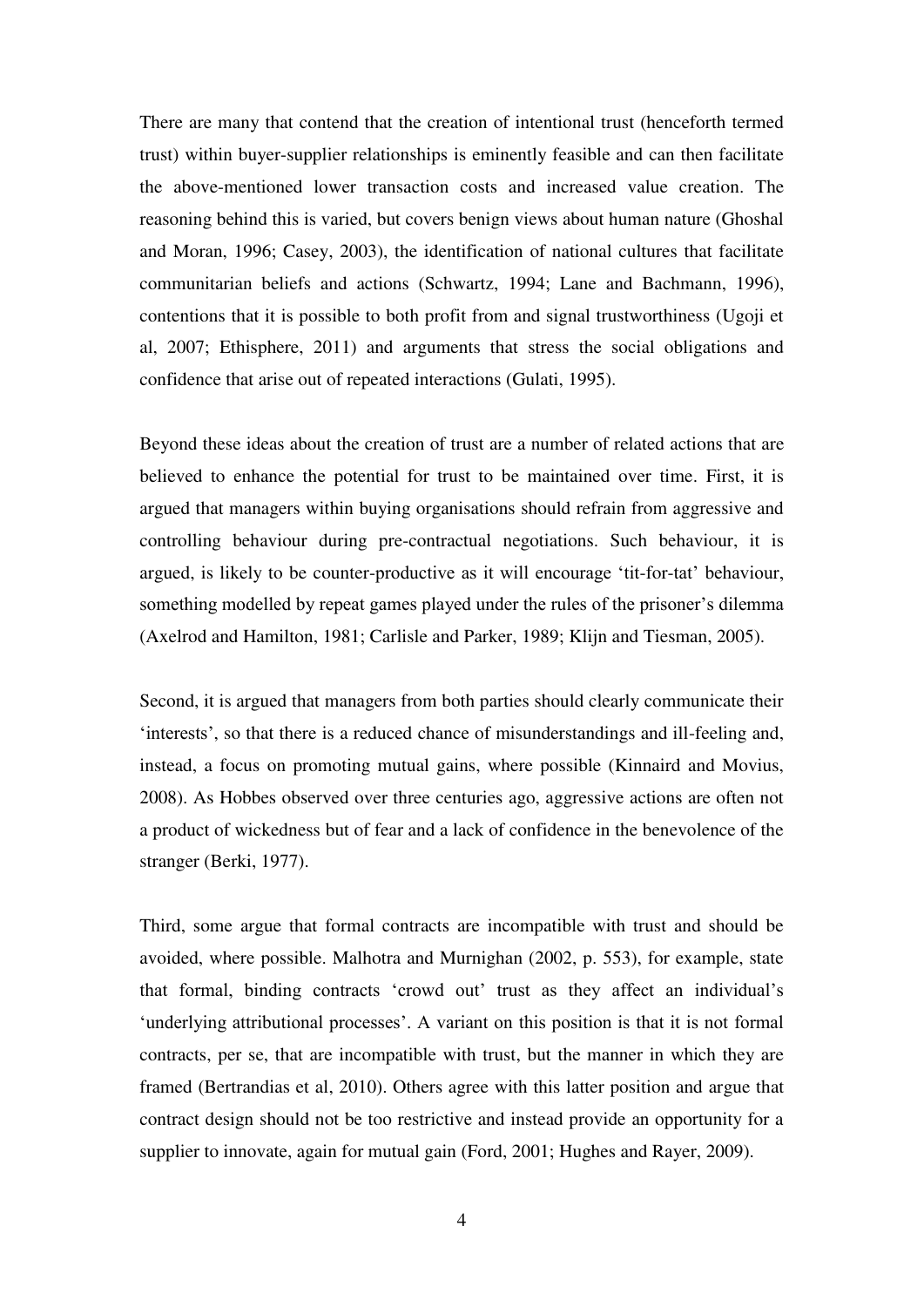Fourth, it is said that managers from the two parties should adopt established trustbuilding, enhancing and maintenance techniques during the contractual period. These can include feedback loops (Huxham, 2003), reward schemes for when suppliers deliver a high level of performance (The Authors, 2007), supplier forums where the buyer and task-interdependent suppliers come together to discuss performance improvement ideas (Hines, 1994) and dispute resolution mechanisms to prevent inevitable disagreements from escalating and damaging the trust that has been built up (Office of Government Commerce, 2002).

Once trust has been developed, it is argued that it can be a mechanism for making contracts, which may already be of a 'general clause' or 'relational' type (Williamson, 1985; Macneil, 1978), self-enforcing. Suppliers deliver upon their promises and, where relevant, deal fairly with the consequences of uncertainty, because they feel a social obligation to do so (Granovetter, 1985; Nooteboom, 2002).

Others within this debate, however, are less optimistic. One view is taken by Williamson who rejects the usefulness of the concept of trust and believes instead that the economics of contracts should be based upon an assumption of supplier opportunism (Williamson, 1993). Others (for example, The Author et al, 2010) put forward a variation on this view and argue that, while trusting relationships can and do exist between buyers and suppliers and should form part of any economic analysis, a cautious approach to procurement and contract management is still required. This is because, even if you believe only a significant minority of suppliers are prone to opportunistic actions, it is hard to tell ex ante which those are (Williamson, 1993).

The concept of opportunism in economics is understood as self-interest seeking actions that go beyond the traditional neo-classical concept of simple self-interest seeking (Williamson, 1985). Milgrom and Roberts (1992) refer to it as self-interest seeking actions without the constraint of morality, although this is problematic due to the contested nature of ethics. These actions can either be blatant (for example, breaking a contract, confident that the other party has no wish or ability to use the courts) or subtle (for example, misleading, obfuscating or exaggerating) (Williamson, 1996).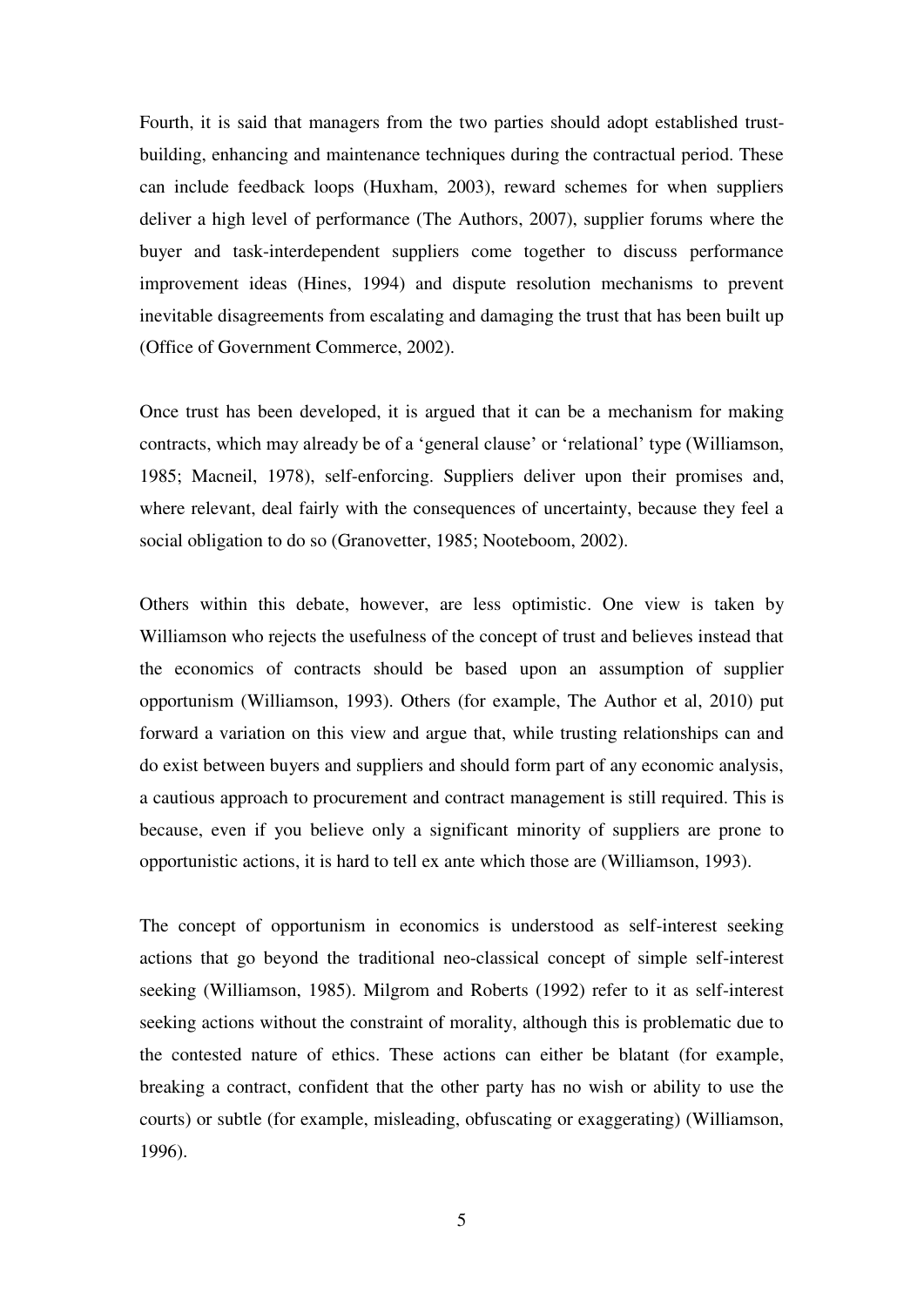Amongst those reasons cited for the existence of opportunism in business relationships, frailties in human nature (Williamson, 1985), individualistic national culture (Lane and Bachmann, 1996), adverse business circumstances (Nooteboom, 2002) and amoral business education (Ghoshal and Moran, 1996) feature prominently. As shall be shown below, opportunism is said to be a particular problem for buying organisations (the focus in this article) when contracts are complex, characterised by uncertainty and/or requiring of relationship-specific investments (Williamson, 1985).

In terms of how managers should cope with the existence of opportunistic intent in a significant minority of suppliers, a common view is that the two parties should contract formally in the first instance and then look to 'keep the contract in the drawer'. What this means is, first, contracting in the manner of Klein (1996) - that is, developing legal clauses where the absence of uncertainty makes it possible and developing private enforcement capital where the presence of uncertainty means it is not. Second, having done this, the term 'keeping the contract in the drawer' does not mean ignoring the contractual provisions, but rather translating them into a set of working procedures, understandings and expectations, which, if not met, will then see the legal specifics of the contract being reintroduced.

Where there is uncertainty, both parties will often work closely during the early parts of the contract period in order to fill some of the consequent contractual gaps. Argyres and Mayer (2007) call the ability to do this 'contract design capabilities' and believe that such capabilities should not be assumed on the part of buying organisations in the manner of Williamson (1996). Indeed, some have referred to such capabilities, when taken to a high level, as a potential source of sustainable competitive advantage

One thing that should be noted at this stage is that it is argued by those that adhere to this cautious approach (for example, Czerniawska and Smith, 2010) that, contrary to the arguments of, for example, Malhotra and Murnighan (2002), the best chance of developing a trusting relationship between a buyer and a supplier is by establishing at the outset a clear and detailed legal agreement. The reasoning behind this is that such an agreement reduces the scope for misunderstanding and reduces the fear of one party receiving the 'sucker's pay-off'. Furthermore, even when such an agreement does not promote trust, it still provides the basis for compliance. The idea of a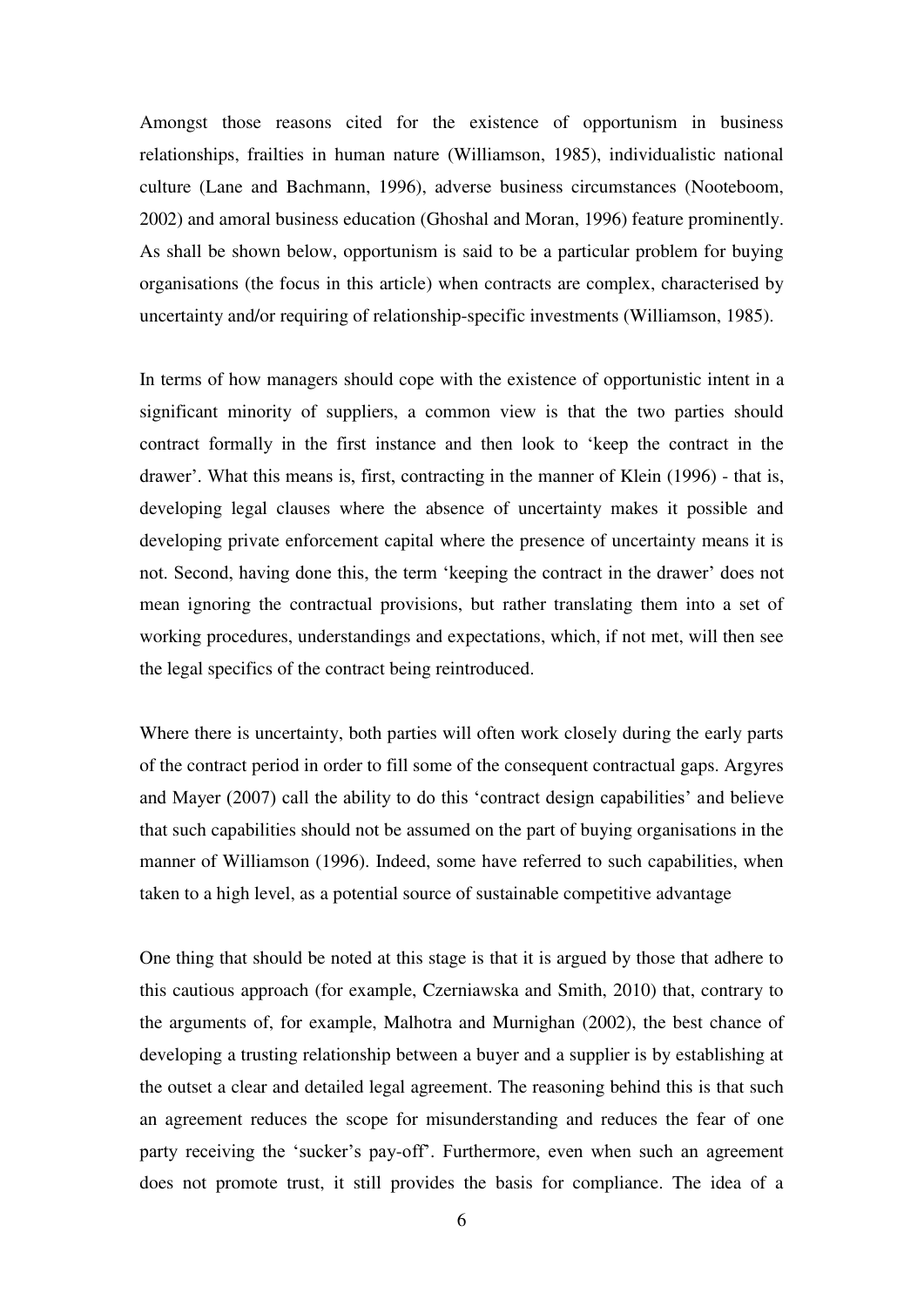contract 'crowding out' trust is not recognised by this approach, not least as it is believed that managers respect the other party's requirement for legal security, especially in the case of critical or high value contractual situations.

What has been alluded to above is that, in accordance with Williamson (1985), Anderson and Dekker (2005) and others, there is a need for management control structures that align to transaction characteristics. Fear of opportunism suggests caution in procurement and contract management. We argue that this cautious approach has five main aspects, presented in turn here but not necessarily sequential in practice. First, there is an extensive internal focus (The Authors, 2005). Where opportunism is feared, the need is heightened for buying organisations to agree a clear set of requirements and specifications, assiduously search the market and agree a 'protocol' for the organisation's dealings with a supplier, i.e. which personnel are permitted to communicate with the supplier and in what respects (Hughes and Dickson, 2009). Opportunistic suppliers will often take advantage of those buying organisations that show weaknesses in these areas, by for example playing-off parts of the organisation against each other. The public sector has been identified as often possessing such weaknesses (The Authors, 2005; Green, 2010; National Audit Office, 2011).

Second, there is an emphasis in the procurement process on protection against opportunism, particularly in the case of purchases or projects that expose the buying organisation to commercial vulnerabilities such as the hold-up problem (Williamson, 1985; Gibbons, 2005), and problems of asymmetric information such as adverse selection and moral hazard (Milgrom and Roberts, 1992). The hold-up problem can be defined as a situation where a supplier refuses to continue to supply, or to supply at a particular level of performance, unless its increased demands are met. This threat can be credible in situations where the buyer's ability to switch to alternative suppliers is constrained by either time or the relationship-specific investments it has made. The problem is particularly serious on those occasions when a contract is characterised by a significant degree of uncertainty as this will force a buying organisation to sign an incomplete contract, one that is completed through negotiations during the contract period. If the buyer's ability to switch is constrained by its making of relationshipspecific investments, it may well undertake those negotiations from a weak position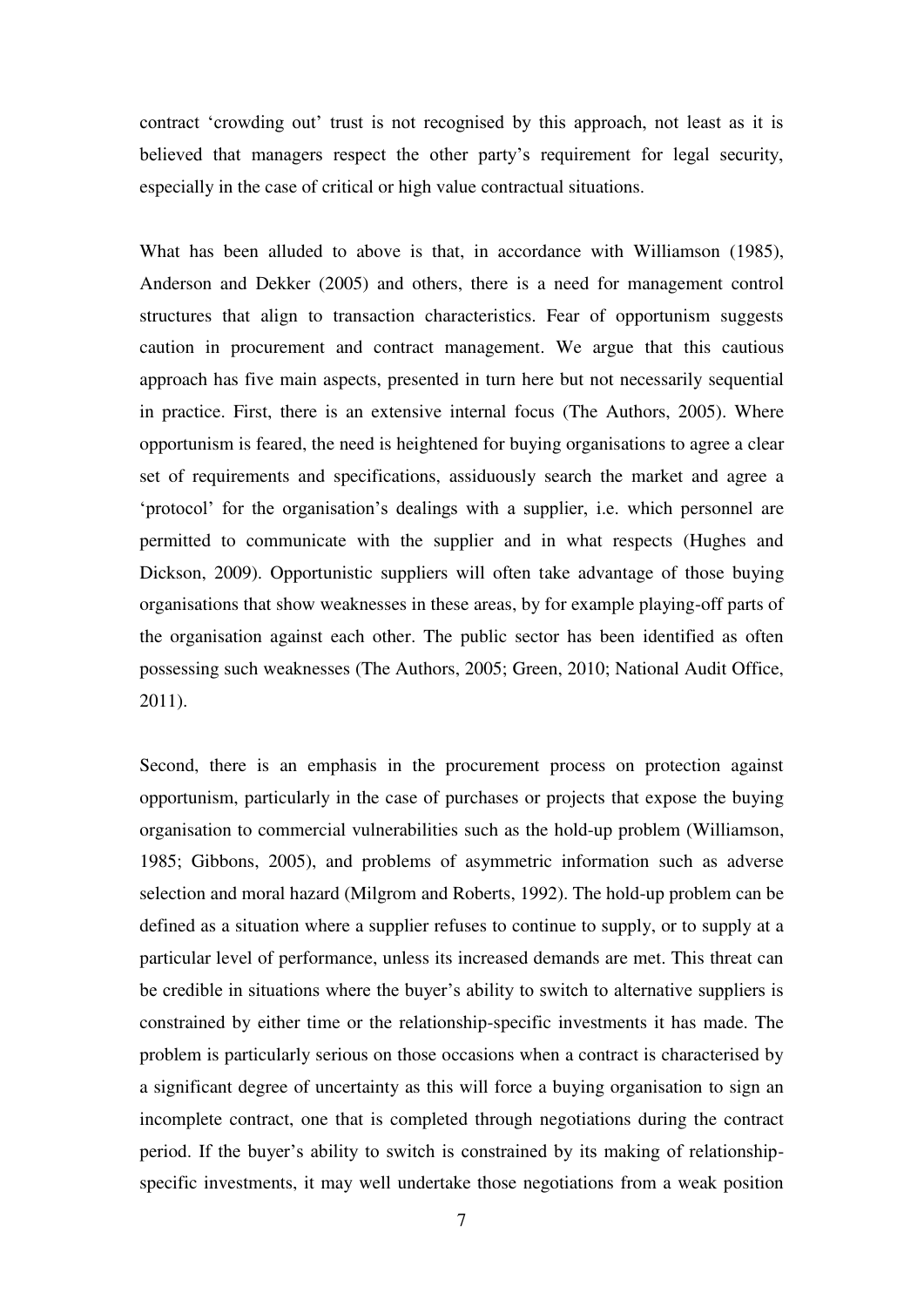(The Author, 2005). This problem can be particularly acute in the public sector as vulnerability to hold-up is exacerbated by the need to undertake statutory duties.

Adverse selection is defined as a situation where, because of a lack of information, a buying organisation pays a price for a good or service that is based upon an erroneous belief about the quality of that good or service. In such a scenario, the supplier, of course, deliberately fails to address the buyer's lack of necessary information. Indeed, it might actually encourage a buyer misunderstanding. Finally, moral hazard is defined as a situation where a supplier underperforms in order to improve its profits on a contract, safe in the knowledge that the buyer is not able to monitor the underperformance. Two common types of moral hazard are shirking and quality shading (Milgrom and Roberts, 1992; The Authors, 2007).

The types of actions that, despite their cost, are deemed necessary to address these types of opportunism are many-fold. They include extensive research into the prices and past performance of suppliers, in order to prevent adverse selection, and detailed negotiation and contract drafting, in order to prevent hold-up and moral hazard. In terms of avoiding the latter two hazards, the contract might contain balancing provisions (for example, liquidated damages, property rights allocation, compete clauses for variations and exit arrangements) in an effort to prevent hold-up (Williamson, 1985; Grossman and Hart, 1986; The Author, 2005) and performance incentives in an effort to prevent moral hazard (Milgrom and Roberts, 1992). It has been argued that in the case of the development of balancing provisions, it helps for the buying organisation to have a degree of pre-contractual bargaining power (The Author, 2005). Otherwise, it is said that the supplier will often resist buyer efforts to balance the contract.

Third, it is recommended that the level of effort put into the procurement exercise is maintained into the contract management phase. The main element of this is monitoring, again to prevent moral hazard, and this runs in combination with the aforementioned incentive provisions within the contract (Baron and Besanko, 1987). Monitoring can either be very 'hands-on' or conducted on the basis of self-assessment and spot checks. Contract management can go beyond mere monitoring, however, as while proponents of this more cautious approach are sceptical about the development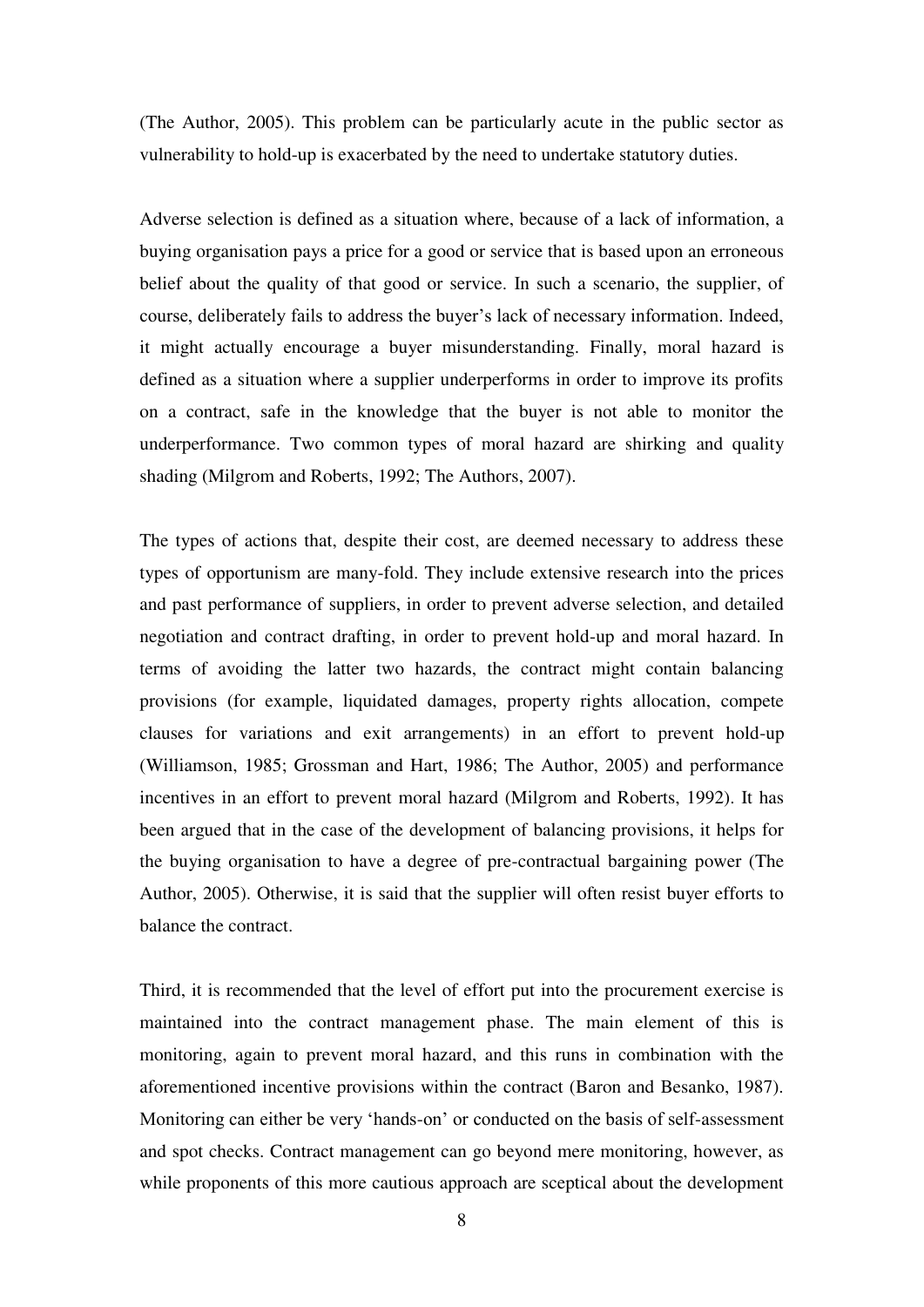of trust relations, this does not mean that they take the view that parties to a commercial exchange cannot work closely together to create additional value. Indeed, this is part of the inspiration for the aforementioned balancing provisions. It is said, though, that where buying organisations are looking to develop close working relations with a supplier they should tread very carefully. For example, they should select suppliers very carefully, avoiding where possible those that are very powerful. They should also be alert to the danger of asymmetrical 'lock-in' being developed during close working, which makes the buyer vulnerable to hold-up. Buying organisations are also advised not to mistake close working with trust.

The fourth aspect of the cautious approach is an active promotion of contingent renewal and reputation. Contingent renewal refers to a buyer communicating to a supplier that its likelihood of winning future contracts is dependent upon its current performance, either in terms of its competence or its general behaviour, and that future contracts are a genuine prospect (Bowles and Gintis, 1999). A buying organisation can also hope to benefit from a supplier's desire to maintain a good reputation in the marketplace. A lost reputation can lead to a supplier losing business opportunities or incurring additional costs as potential future customers request quality and reliability assurances (Klein, 1996).

The fifth aspect of the cautious approach concerns the threat of legal action. The use of the courts is well known to all procurement managers as a last resort. This is because taking a supplier to court incurs direct costs (legal fees) and indirect costs (a potential halt in supplier production), can permanently damage a relationship with a supplier, can take a long time to deliver benefits and, of course, can end in legal defeat (Office of Government Commerce, 2002). Nevertheless, on those occasions when supplier actions are believed to be both totally unacceptable and to have had a large-scale negative commercial impact, legal action is often deemed a necessary last resort. Of course, the courts do not have to be entered in order for their threat to have an effect on supplier behaviour. Ideally, what a buying organisation wants to be able to do, where opportunism is feared, is make the supplier believe that the threat of court action is a credible one (Messick, 2005).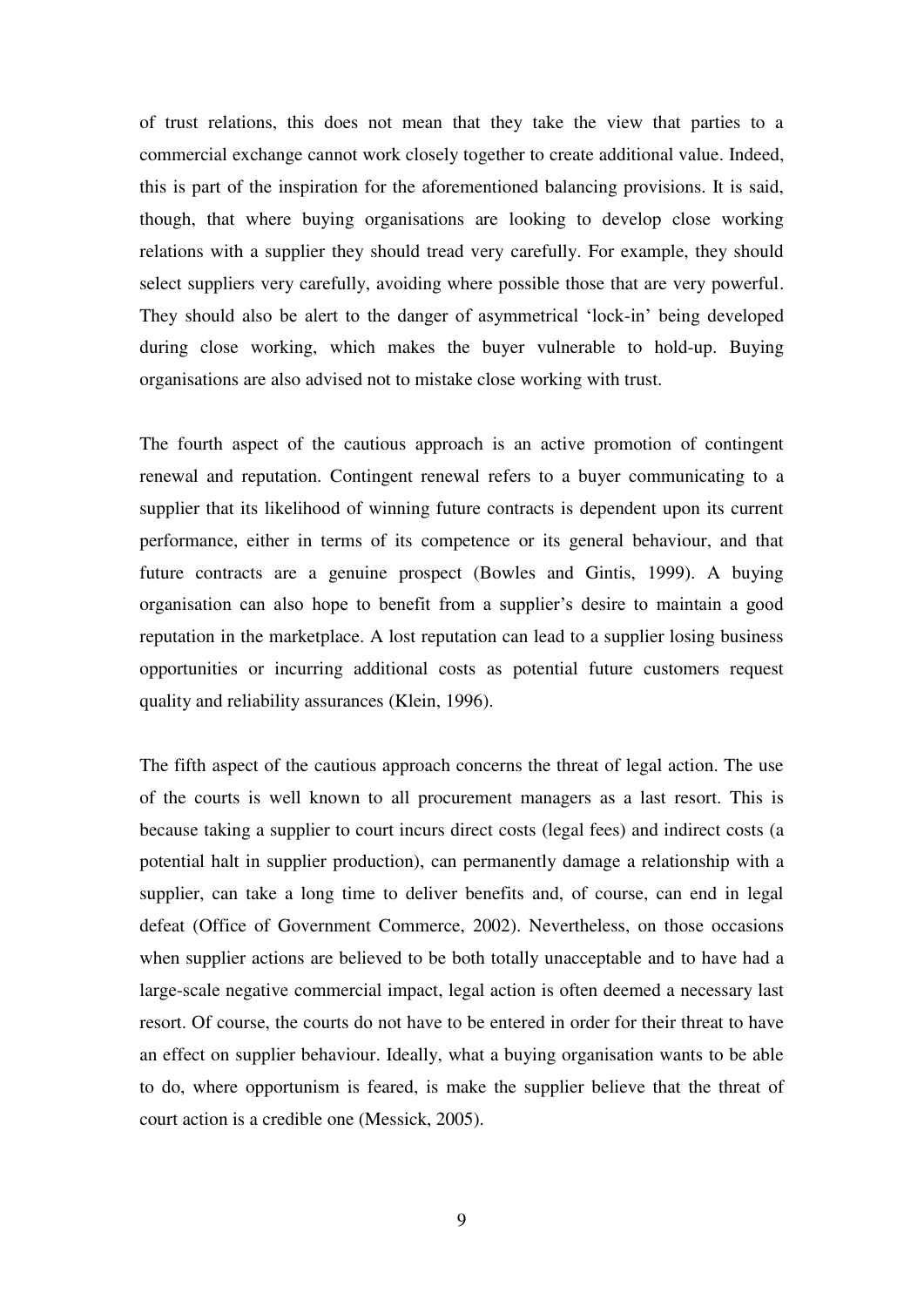To summarise, proponents of this more cautious approach do not deny that it imposes higher transaction costs on those buying organisations that adopt it. Nor do they deny that it will cause buying organisations sometimes to miss opportunities to develop fruitful, trusting relationships with suppliers that had no intention of exploiting any dependencies that might have arisen. However, they argue that these costs of the approach are outweighed by the benefits of lower levels of opportunism.

Having outlined the relevant part of the debate over procurement and contract management in the public sector, we now proceed to investigate how current procurement and contract management practice relates to this debate. In the next part of the article, we detail the methodology adopted to chart current practice.

#### **Methodology**

#### *Sample details*

The quantitative evidence used to conduct the investigation is from 180 responses to a cross-sectional questionnaire survey. The questionnaire asked respondents to classify a contract management situation in terms of the transaction characteristics, the procurement and contract management actions taken in the situation, and the outcome in terms of incidences of supplier opportunism. The research sample was constructed on the basis of convenience sampling, rather than being specifically intended to be representative of a wider population. Despite this, the respondents were spread across the public and private sectors (104 and 76 respondents respectively) and the contract management situations reported in the study were varied. Purchases were in the areas of telecoms and IT hardware/software, miscellaneous public and business services, commodities (oil, gas, minerals, etc), electrical equipment, print services, IT services, engineering services, automotive, defence and aerospace, management consultancy services, health services and construction. All of the suppliers covered by the survey were private sector, for-profit organizations. Different sized organizations were also represented. It is therefore suggested that the sample was a reasonably representative cross-section of business to business contract management situations.

The respondents were selected through their association with the authors' home institution; through, for example, conference or workshop attendance. As a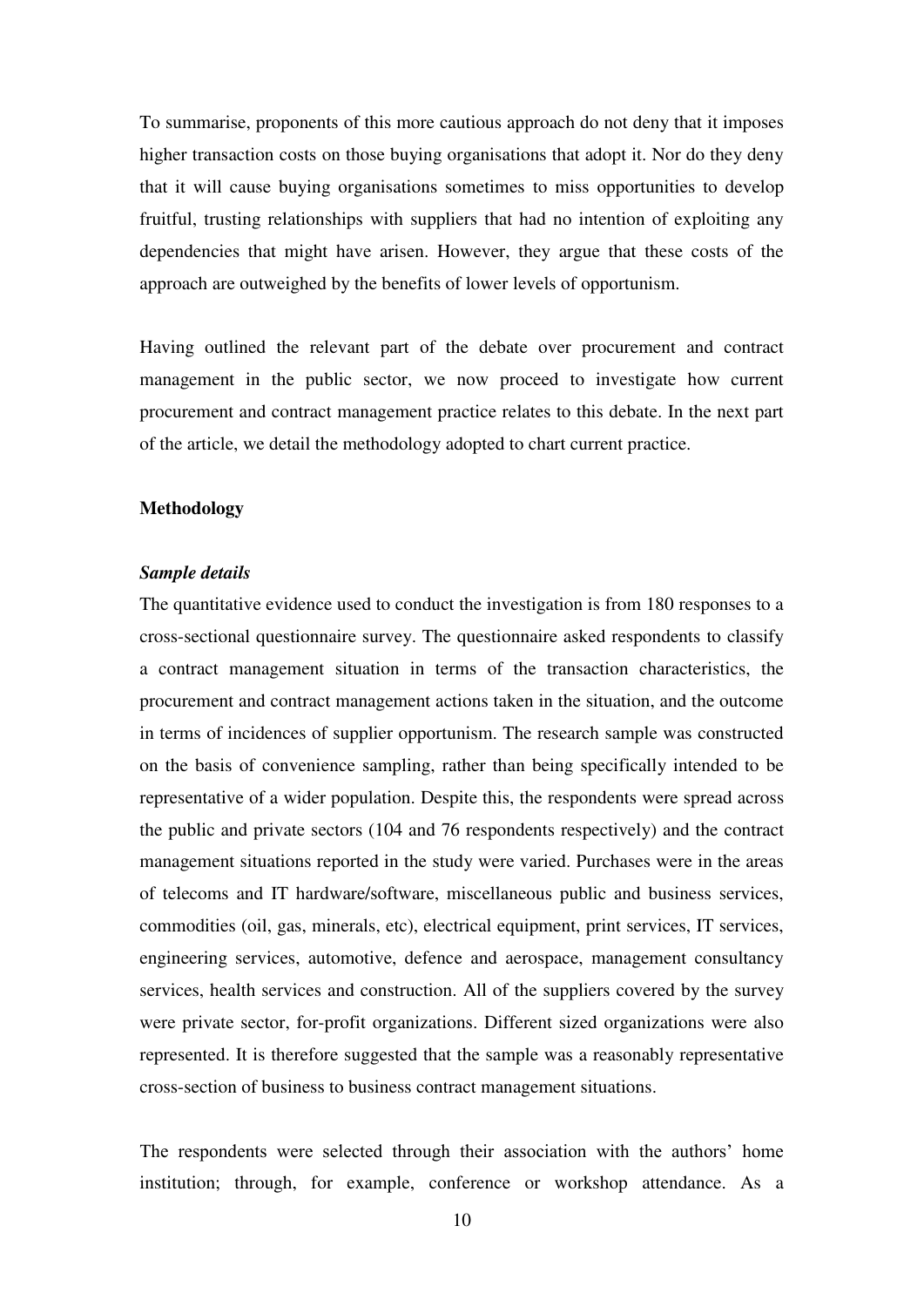consequence, the response rate was high, at about 50%. The respondents were mainly middle managers, working in the procurement function. All of the respondents had been prominently involved in the contract management situation about which they were reporting.

As mentioned, the research sample included both public and private sector respondents. This allowed a public sector dummy variable to be included to assess differences in procurement and contract management practices and outcomes between the two sectors.

Having discussed the source of the data, we now turn to an explanation of the data measures.

#### *Independent variable measures and scale development*

Williamson (1985) and Milgrom and Roberts (1992) identify five characteristics of transactions that give rise to information asymmetries and opportunistic hazards: uncertainty in assessing performance; infrequency of transacting; investments in transaction-specific assets (e.g., human or physical capital); task complexity; and, interdependencies with other transactions. Anderson and Dekker (2005) posit that for a given legal setting and given ex ante contracting costs, inter-organizational management control structures should be designed in response to transaction characteristics. They further hypothesize that misalignment between the transaction context and the control structure is associated with subsequent transaction problems.

This study follows the Anderson and Dekker (2005) logic. The first task, therefore, is to describe how we measured the latent independent variables of transaction characteristics and the competitive environment. A statistical description of each of the six independent variables considered in this study is provided in Table A (Panel A), which is included in Appendix A. The content of the questionnaire is in Appendix B.

#### *Transaction importance*

Buying organisations are potentially vulnerable to supplier opportunism when what they are buying is strategically and/or operationally important. This is partly because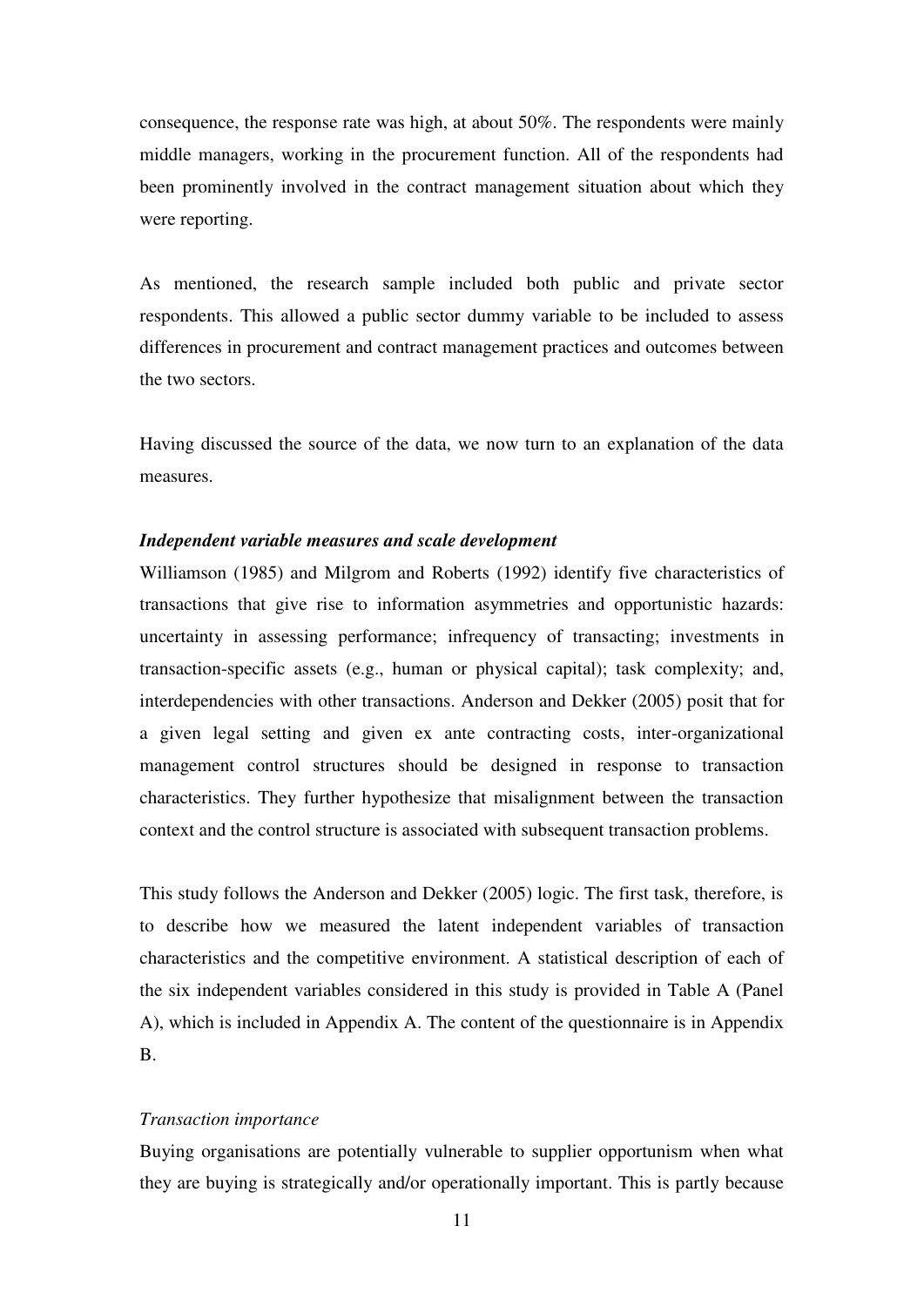they are likely to be in a position where, one way or another, they have to make a purchase of a particular good or service and see through the contractual period. They are not in a position where, if terms are not to their liking, they can choose not to buy. We use two indicators, *opeimp* (Q1) and *strimp* (Q2), to measure this transaction characteristic.

#### *Competition and market power*

The intensity of competition in the supplier's product market at the time that the transaction is initiated, which indicates the power of a supplier over its customers, is a force that potentially reduces the risk of opportunism. It was hypothesized that more powerful suppliers, facing less intense competitive pressure, would be more prone to opportunistic behaviour (The Authors, 2000). Buyer-supplier power across the 180 contract management situations was measured using the indicator *market* (Q4). Respondents were asked to reply within a continuum that varied from "*a highly dependent supplier*" to "*a highly dominant supplier*". The contract management situations in our survey showed a range of power relationships.

#### *Uncertainty*

Uncertainty reflects the difficulty of defining ex ante the products and services for which the parties are contracting. The argument here is that uncertainty leads to contractual incompleteness and greater vulnerability to potential supplier opportunism. We used two survey questions as indicators of this latent construct to describe the ex ante uncertainty of the contract: *noenvcon* (Q5) and *nocomcon* (Q6). Respondents were required to report within a continuum that concerned the extent to which future contingencies were foreseeable.

#### *Sunk costs (transaction-specific investments)*

Transaction-specific investments create potential exposure of the transacting parties to ex post opportunistic hold-up. This term refers to significant investments in human or physical assets that have little or no value outside of a particular transaction. As indicators of the latent variable, asset specificity, we used two questions related to the magnitude of losses that the buyer would sustain in the event that the relationship ended. These questions referred to sunk cost investments in physical equipment, *invphy* (Q10), and in training or competence development, *invtrain* (Q11).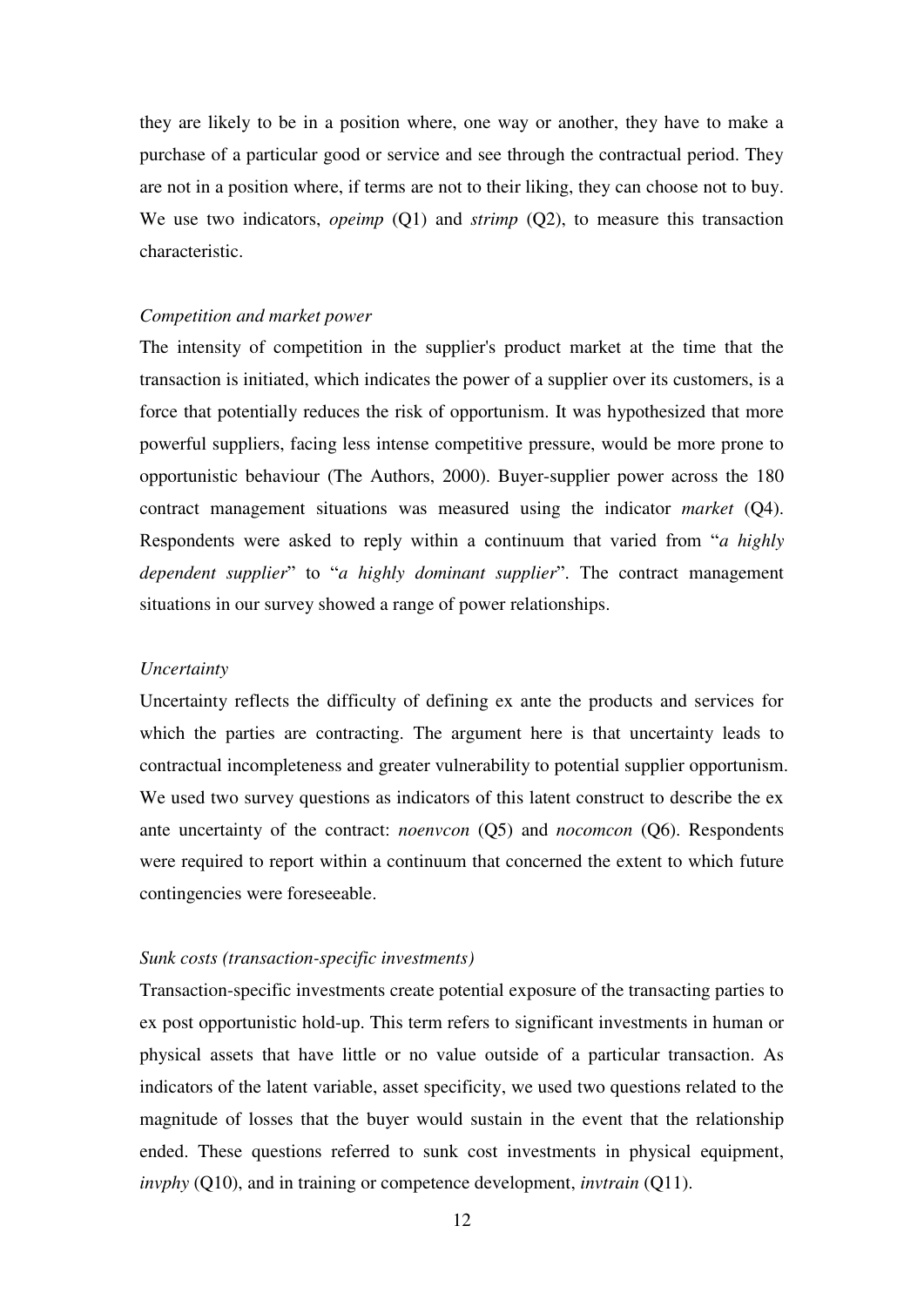#### *Task complexity*

Task complexity creates the potential for opportunism by introducing ambiguity about the causes of transaction failure, which in turn makes it difficult to apportion responsibility to the transacting parties. Complexity is common when both parties to a transaction contribute complex components or services that interact in unpredictable ways to produce the desired final product or service. This is sometimes called coproduction. We used the transaction type and the type of agreement to measure task complexity. The transaction type was measured by the indicator *service*, with goods as 0 and services as 1. The type of agreement was measured by the indicator *dpl*  (Q26), with fixed price agreements as 0, and flexible price agreements and other more complicated payment mechanisms as 1. We assume that task complexity is greater with service type transactions and where flexible or complicated payment mechanisms are used.

#### *Interdependencies with other transactions*

We used two indicators, *perfresulta* (Q36) and *perfresultb* (Q37), to measure the latent variable of interdependencies with other transactions. This concerns the impact of a supplier's failure to perform acceptably on its ability to win new business, both within the buying organisation and in the industry in general. The argument here is that transactions with high levels of interdependency will present buyers with a lower risk of opportunism than those with low levels.

#### *Dependent variable measures and scale development*

The following sections describe the measures and scale-development procedures for the dependent variables: management control mechanisms and problems of supplier opportunism.

#### *Common factor analysis (CFA) of the management control mechanisms*

In the questionnaire survey, sixteen management control mechanisms were included as potential factors that could restrain supplier opportunism. These covered the areas of pre-contract management, procurement actions, reputation effects and legal action. The questions that covered these mechanisms may have been subject to measurement errors and will also inevitably be correlated to each other. To address these risks, we used common factor analysis to obtain four common factors. These are as follows: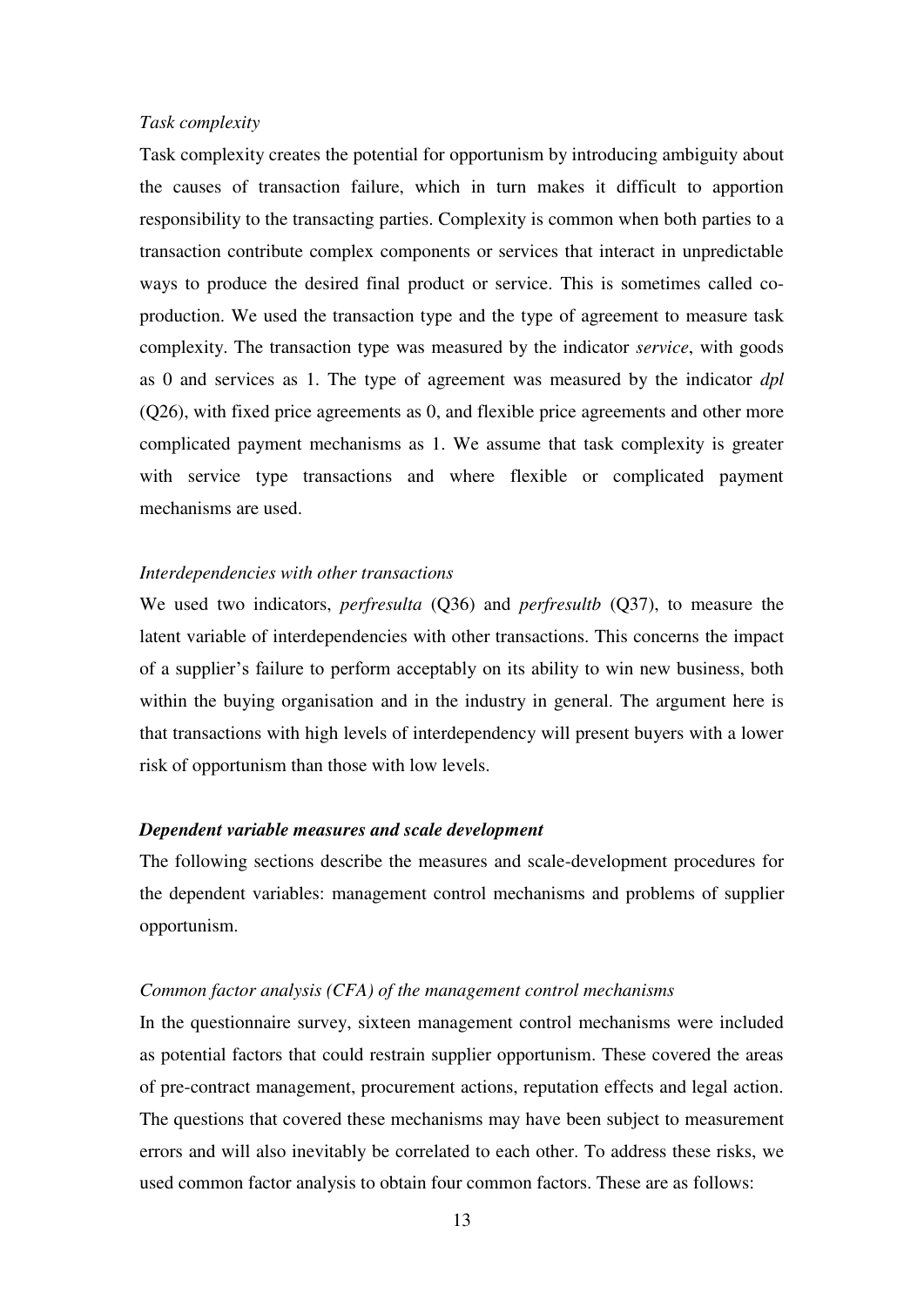Factor 1: Pre-contract management index: *preconmanidx* (higher values = more control)

Factor 2: Procurement actions index: *paidx* (higher values = more control effort)

Factor 3: Reputation effects index: *repidx* (higher values = more track record)

Factor 4: Credibility of legal threat index: *ltcredidx* (higher values = more credible legal threat)

In order to keep the common factors consistent with the original 0 to 10 scales used for the separate variables in the survey, they were rescaled with a mean of 5 and a standard deviation of 2.

The first common factor, pre-contract management index, mainly loads on variables relating to the framing of the agreement. Key questions here concern the extent to which the internal client and the supplier have a clear idea of the buying organisation's procurement requirements. The indicators used were *clearidea* (Q15), *procurepro* (Q16), *comptension* (Q17), *suppliercleara* (Q18), *supplierclearb* (Q19) and *supmonitor* (Q24). Higher values represent a well developed understanding of the procurement requirement.

The second factor, procurement actions index, loads on variables concerned with the time and effort required to research, negotiate, design and draft the contract. The indicators used were *searsup* (Q21), *negterms* (Q22) and *dedrcon* (Q23). Higher values indicate that more effort is being expended in these procurement actions.

The third factor, labelled reputation effects index, concerns the extent to which the supplier's reputation is known by the buyer. The indicators used were *repuexpa* (Q34) and *repuexpb* (Q35). Higher values indicate that the supplier is well known by the buyer and more generally within the industry.

The fourth factor, credibility of legal threat index, loads on items related to the credibility of legal threats to the supplier. The relevant variables are: the chance of winning a legal case (*lowwin,* Q49); potential damage to the supplier relationship (*reladamage,* Q50); the impact on operational performance of a prolonged legal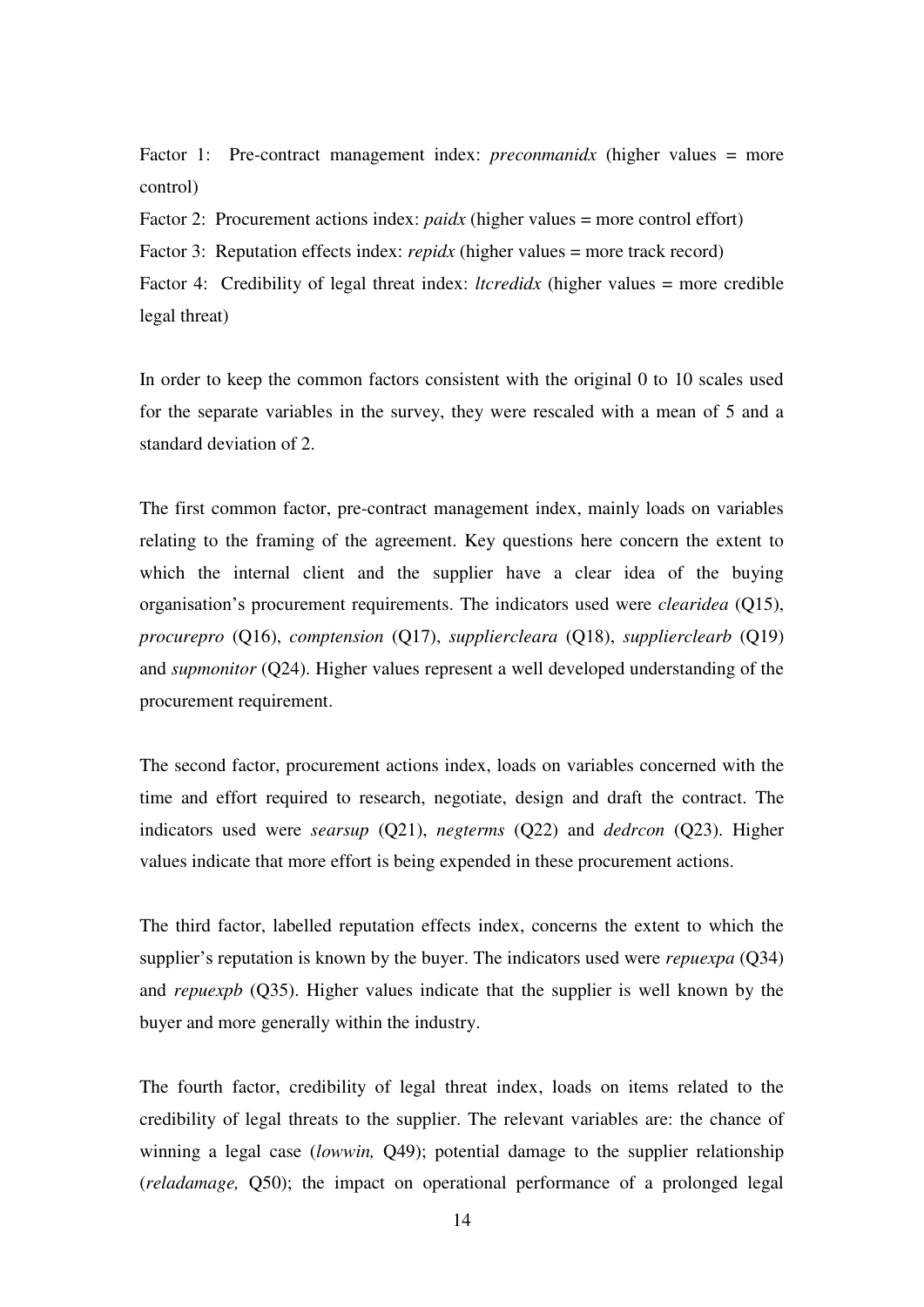dispute (*operadamage,* Q51); the financial cost of a legal dispute (*financost,* Q52); and the size of any potential legal payout (*lowpay*, Q53). The way these questions were asked means that higher values suggest a more credible legal threat.

Descriptive statistics of these four management indices are presented in Table A (Panel B) in Appendix A.

#### *Incidence of opportunistic behaviour*

Panel C in Table A contains the main dependent variables to measure opportunistic behaviours by suppliers. These are adverse selection (*AS*), moral hazard (*MH*), precontractual hold-up (*HU1)* and post-contractual hold-up (*HU2*). These concepts were discussed earlier in the article. All variables are measured in a range from 0 to 10, with a high score reflecting a higher level of opportunism. It is important to note here that there is no expectation that all of the independent variables relating to the characteristics of the transaction will cause a rise in the level of all four of these opportunistic behaviours. This is because certain problems of opportunism are understood in the literature as being associated only with certain transactional characteristics.

The incidence of adverse selection (*AS*) was measured by a question about whether the product or service lived up to the ex ante promises made by the supplier (Q30). The question examining moral hazard (*MH*) asked whether, following the signing of the contract, the supplier consistently came up short in terms of effort (Q32). Two hold-up variables (*HU1* and *HU2*) were also explored. *HU1* was measured by a question asking whether, between winning the competitive tender and signing the contract, the supplier attempted to revise and renegotiate the terms of the deal (Q31). Evidence of *HU2* was gleaned by asking whether, following the contract signing, the supplier attempted to revise and renegotiate the terms or take advantage of contract variations (Q33).

Based on the descriptive statistics presented in Table A we can see that supplier opportunism, especially in the form of moral hazard, is a widely observed phenomenon in our research sample, although it does not occur in the majority of cases. Therefore, there does seem to be some evidence to support consideration of a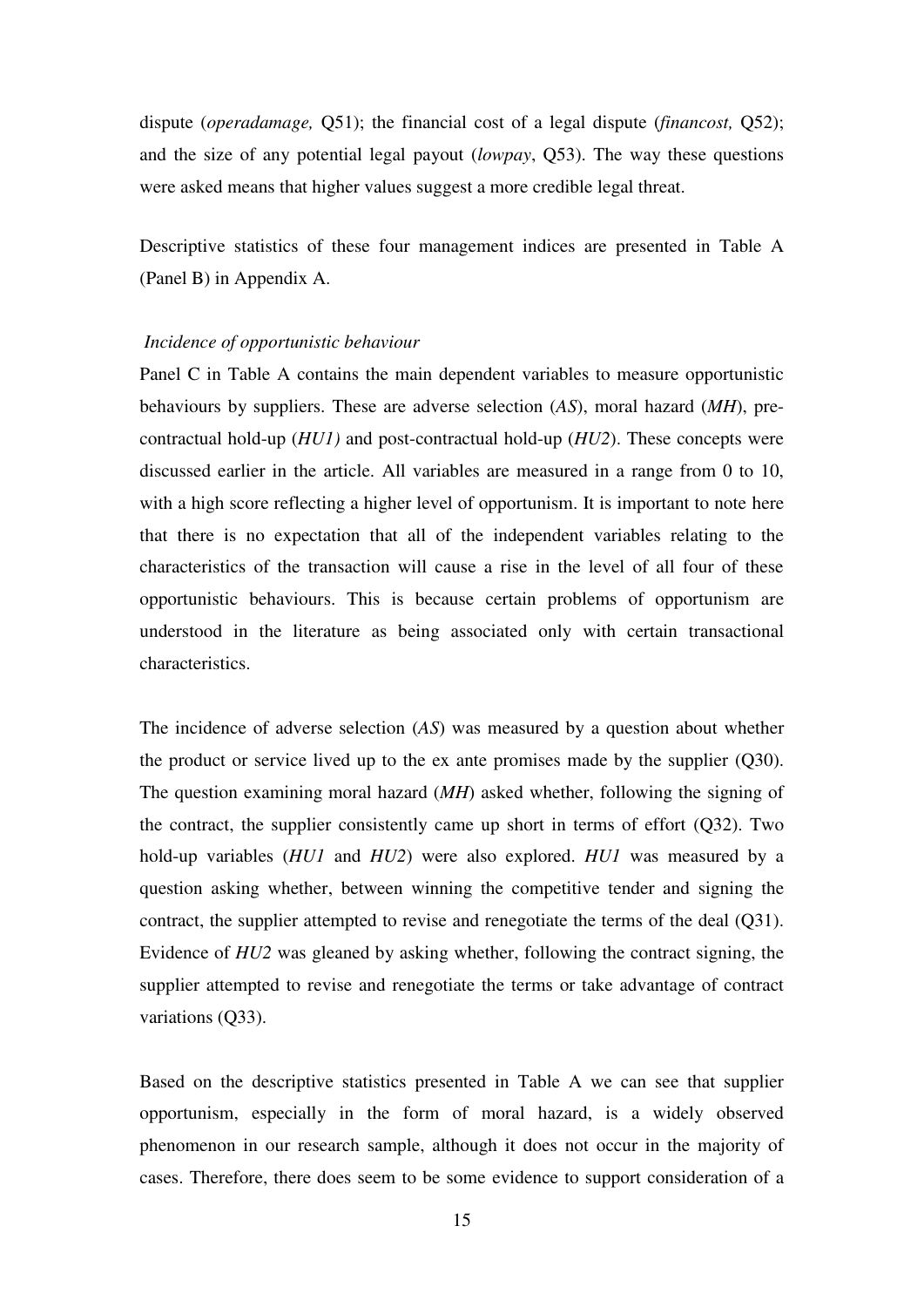cautious approach to procurement and contract management. Contracts are by no means always self-enforcing.

#### **Specification and Results**

This research is trying to ascertain whether various buyer-side management control mechanisms are effective at restraining supplier opportunism, when the transaction characteristics make opportunism a possibility. Three hypotheses, illustrated in Figure 1, were tested in pursuit of this research objective. We undertook the tests using structural equation modelling (SEM) and LISREL 8.8 (Jöreskog and Sörbom,  $2006$ ).<sup>1</sup>

#### **Figure 1 here**

The first hypothesis, concerning the relationship between transaction characteristics and management control mechanisms, posits that the more hazardous a transaction, the less extensive and therefore effective the use of management control mechanisms will be. Secondly, we propose a hypothesis linking management control mechanisms and incidences of supplier opportunism. We test the argument that increases in the extent and effectiveness of management control mechanisms will reduce incidences of supplier opportunism. Finally, we test a hypothesis concerning the relationship between transaction characteristics and supplier opportunism, both with and without the intervening variable of management control mechanisms. This was done to enable us to identify if management control mechanisms have any meaningful impact on supplier opportunism. We test the argument that more hazardous transaction characteristics will lead to increased incidences of supplier opportunism, but that this outcome will be influenced by the effectiveness with which management control mechanisms are used.

## *Relationships between transaction characteristics and management control mechanisms*

Table 1 presents the results of our test of hypothesis 1.

#### **Table 1 here**

Our results show that transactions characterised by uncertainty are significantly associated with less extensive management control, especially pre-contract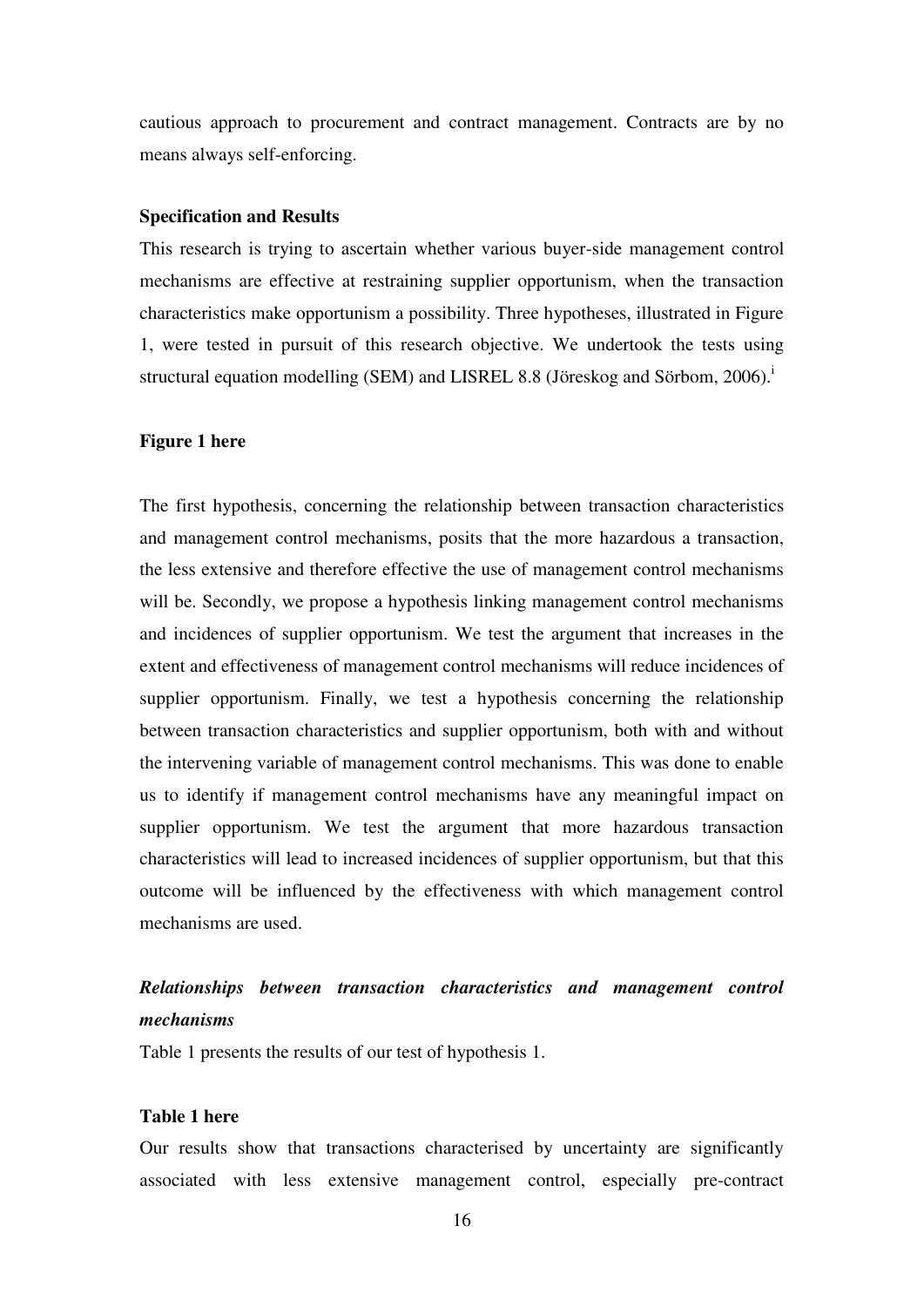management (-0.6) and reputation effects (-0.53). This suggests, first, that where a transaction is uncertain both internal clients and suppliers find it more difficult to develop a clear understanding of the procurement requirement, and second, that where there is uncertainty a supplier's reputation is less meaningful as an indication of its likely future conduct. Our results also show negative, although not statistically significant, associations between transaction uncertainty and procurement actions (- 1.23), and between uncertainty and the credibility of legal threats (-0.14). This provides limited support for the argument that the extent of management control efforts in these two dimensions will be lessened by the presence of uncertainty. As Williamson (1985) argues, uncertainty leads to incomplete contracting and puts greater emphasis on the need to develop private (non-contractual) governance arrangements to control supplier opportunism.

We also find significant negative associations between sunk costs incurred by the buying organisation and the extent of management control through pre-contract management (-0.69) and credible legal threats (-0.53). These findings suggest that where a transaction requires a buyer to make substantial relationship-specific investments, which lead to buyer lock-in (The Author, 2005), less effort is expended ex ante in developing a clear understanding of the procurement requirement and legal threats are seen as less credible. One interpretation of these findings is to see the buyer's willingness to invest in relationship-specific assets as a sign of its commitment to work closely with the supplier over an extended period of time, and to rely more on informal relational governance arrangements developed ex post than on a detailed, legally enforceable contract designed ex ante.

Our results also show a significant negative association between the level of transaction interdependencies and a reliance on reputation effects to control supplier behaviour (-0.98). This suggests that when a supplier's ability to win future business is heavily dependent on its performance in current contracts, the buyer will be less concerned with examining the supplier's reputation more generally. Task complexity, on the other hand, is positively associated with management control through reputation effects (0.41). This suggests that where transactions involve the delivery of complex services, which are inherently difficult to specify in full detail ex ante, and where supplier performance is difficult to monitor and measure ex post, the buyer is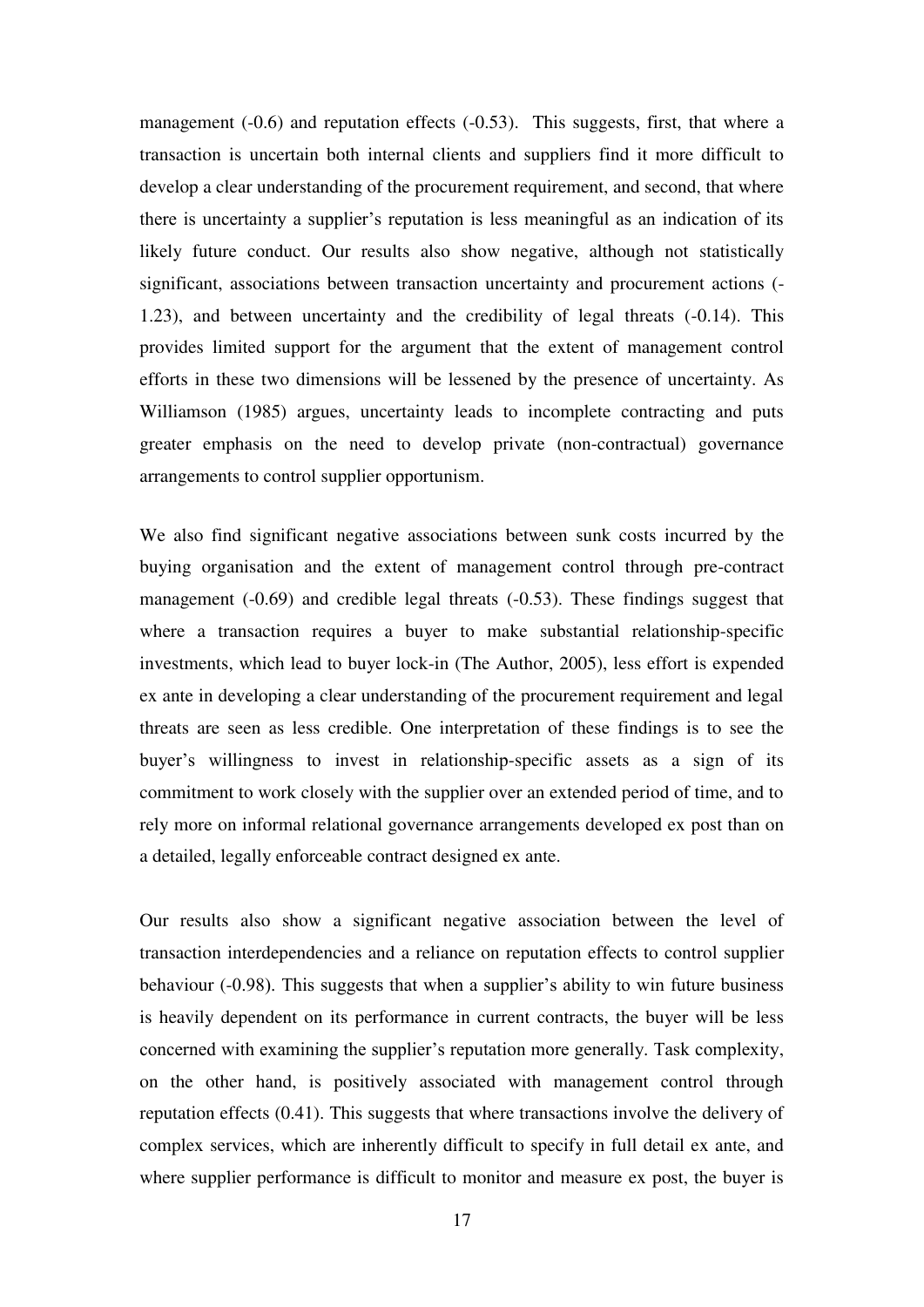forced to rely on a supplier's reputation for fair dealing rather than using more formal, contractual control mechanisms.

Finally, while it is perhaps a little surprising that the findings show no significant associations between the use of management control mechanisms and transaction importance, competition and market power, and the public dummy variable, the whole structural equation model exhibits a good fit (Fan et al., 1999; Hu and Bentler; 1999). This applies across a wide range of fit statistics, including but not limited to those reported. ii Consequently, we conclude that there is strong evidence that the characteristics of transactions are related to the use of management control mechanisms in line with our first hypothesis. That is, the more hazardous a transaction, the less extensive and therefore effective the use of management control mechanisms will be.

### *Relationships between transaction characteristics, management control mechanisms and supplier opportunism*

Table 2 reports the findings from our test of hypothesis 2 (Panel B) and hypothesis 3 (Panels C and D). To recap: hypothesis 2 proposes that increases in the extent and effectiveness of management control mechanisms will reduce incidences of supplier opportunism; hypothesis 3 proposes that more hazardous transaction characteristics will lead to increased incidences of supplier opportunism, but that this outcome will be impacted by the effectiveness with which management control mechanisms are used. Table 2 (Panel A) also reports the findings of an alternative test of hypothesis 1, which links transaction characteristics and the use of management control mechanisms in this more complicated model.

#### **Table 2 here**

#### *Panel A results*

The results presented in Table 2 (Panel A) are in many respects consistent with what we find in the single equation model reported in Table 1, but they produce more efficient estimations for our coefficients. Hence, we find that the relationships between transaction characteristics and the use of management control mechanisms have become more prominent.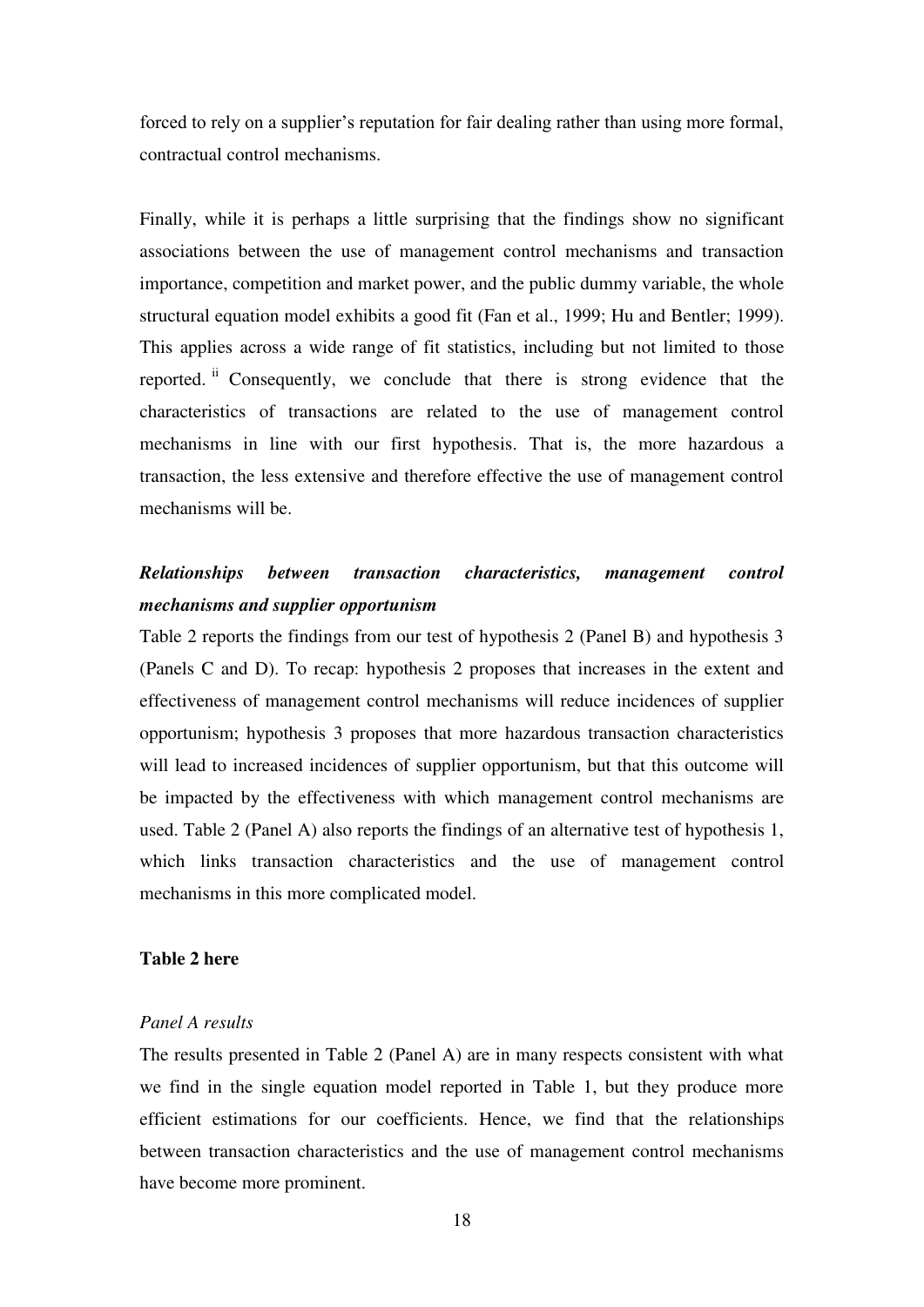As in Table 1, our results show that transactions characterised by uncertainty are significantly associated with less extensive management control through pre-contract management (-0.59) and reputation effects (-0.51). We also again find a negative association between transaction uncertainty and procurement actions, but this has now become statistically significant (-0.92). As before, more investment in sunk cost is associated with less effort in pre-contract management (-0.7) and with a less credible legal threat (-0.54). We find the same significant negative association between the level of transaction interdependencies and a reliance on reputation effects to control supplier behaviour (-0.98), but this time we also see significant evidence of lower effort being put into procurement actions (-0.9) as interdependencies increase. Task complexity is once again positively associated with management control through reputation effects (0.41). We also now see evidence of a significant positive association between complexity and the effort put into procurement actions (2.72). As before, we find no evidence of significant associations between the use of management control mechanisms and transaction importance, competition and market power, and the public dummy variable.

#### *Panel B results*

Panel B presents the results of our test of hypothesis 2, which proposes that increases in the extent and effectiveness of management control mechanisms will reduce incidences of supplier opportunism. Our evidence is broadly supportive of this hypothesis. We find that a credible legal threat is significantly associated with a reduced incidence of two of the four supplier opportunism problems, adverse selection (AS, -0.12) and post-contractual hold-up (HU2, -0.15). In the use of precontract management and reputation effects, we find the same significantly negative association. A more extensive use of pre-contract management is significantly associated with fewer problems of adverse selection (AS, -0.13), pre-contract hold-up (HU1, -0.22) and post-contract hold-up (HU2, -0.15). Our evidence shows that a reliance on reputation effects can alleviate all four opportunistic behaviours: adverse selection (AS, -0.3); moral hazard (MH, -0.4); pre-contractual hold-up (HU1, -0.3); and post-contractual hold-up (HU2, -0.36). The results for the procurement actions index have big values and show the expected effect – more control effort decreases opportunism – but they are not statistically significant. This is perhaps because this index is highly correlated with the other three management indices.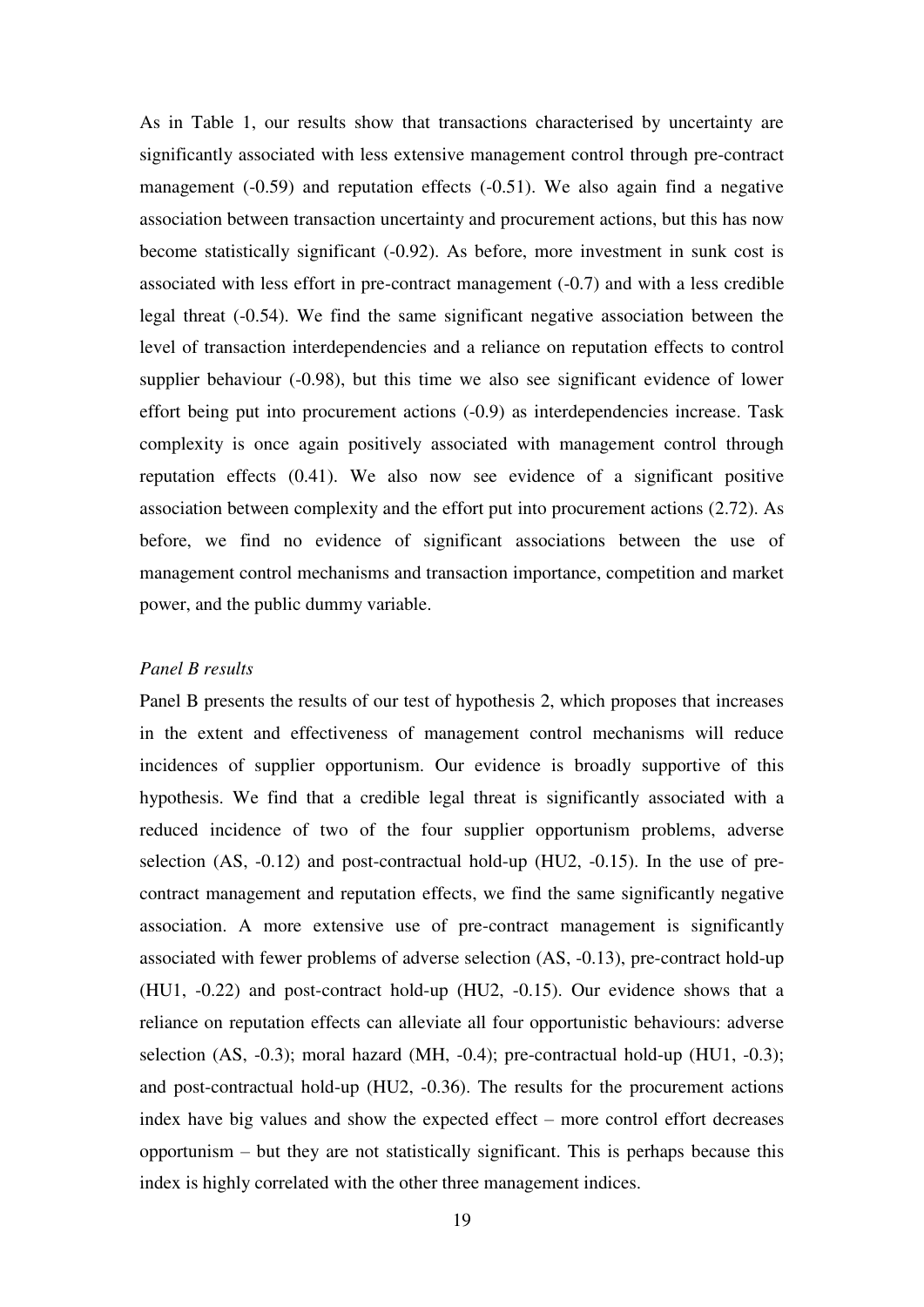#### *Panel C and D results*

The results of our test of hypothesis 3 are presented in Panels C and D. This hypothesis concerns the relationship between transaction characteristics and supplier opportunism, both without the intervening variable of management control mechanisms (the structural form) and with the intervening variable (the reduced form). We test the argument that more hazardous transaction characteristics will lead to increased incidences of supplier opportunism, but that this outcome will be influenced by the effectiveness with which management control mechanisms are used.

In the structural form (Panel C), our findings are broadly supportive of the argument that increased transactional hazards will lead to increased incidences of opportunism, but none of the results are statistically significant. The effects of transaction characteristics on opportunism become much more significant when we look at the reduced form of our model (Panel D). This suggests, as we propose, that the effectiveness with which management control mechanisms are used has an important impact on opportunism.

As Williamson (1985) suggests, we find that opportunism is a particular problem for buying organisations when transactions are characterised by high uncertainty, asset specificity (sunk cost) and task complexity. The results show a significant positive association between a high level of uncertainty and adverse selection (AS, 0.63), and between uncertainty and moral hazard (MH, 0.66). Similarly, a high level of sunk cost investment is significantly associated with the problem of moral hazard (MH, 0.55), and greater task complexity increases the incidence of post-contractual hold-up (HU2, 1.04). Our results also show a significant negative association between the level of transaction interdependencies – the impact of current performance on a supplier's chances of winning future contracts – and the incidence of post-contractual hold-up (HU2, -0.53). Finally, although we find no significant association between any of the four kinds of supplier opportunism and transaction importance, competition and market power, and the public dummy variable, the whole structural equation model does exhibit a good fit across a wide range of fit statistics.<sup>iii</sup>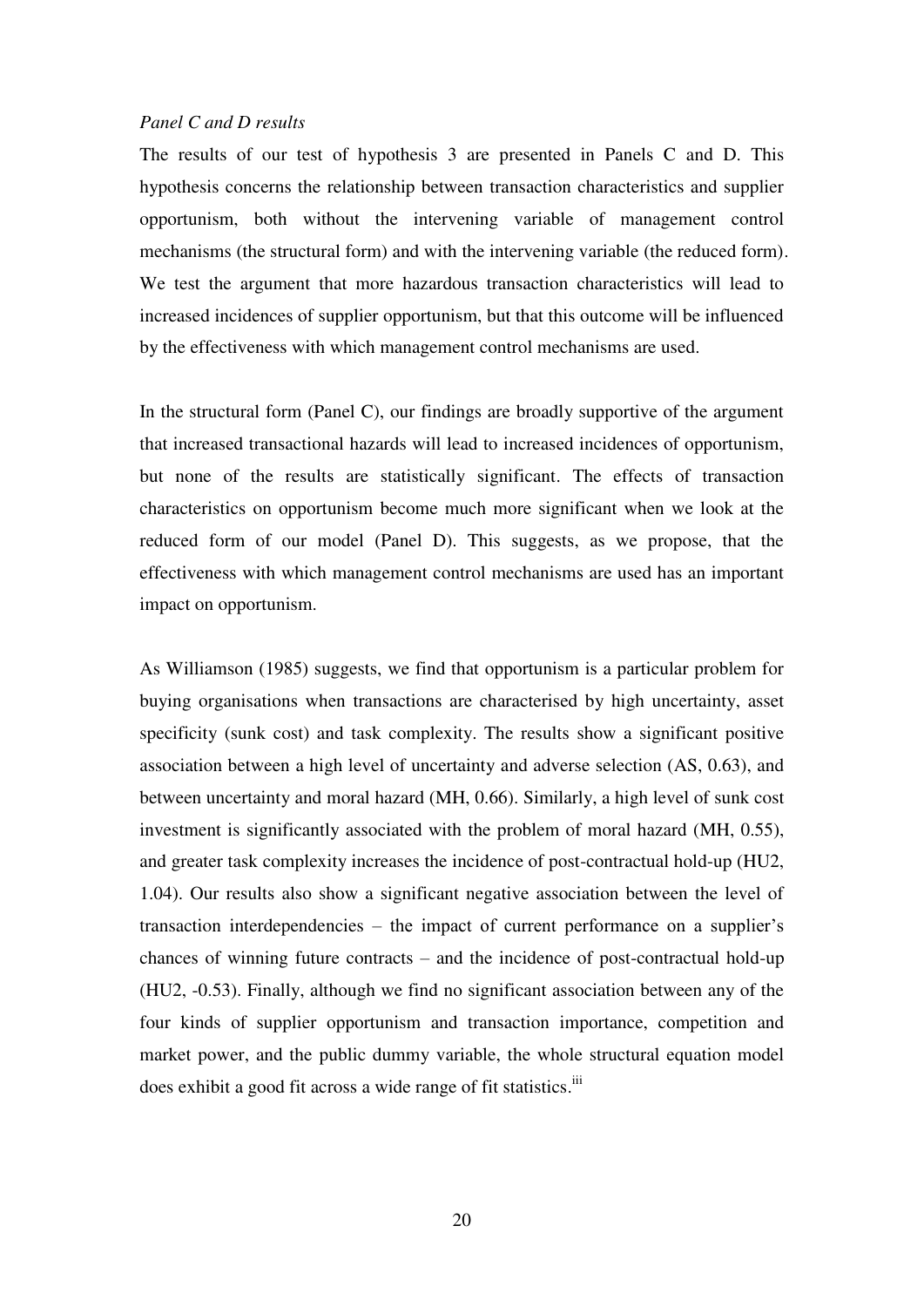#### **Conclusion**

In this article, we have provided a data set about current procurement and contract management practice. Using data from 180 contract management situations, 104 of them in the public sector, we assessed whether there is a higher incidence of opportunistic behaviour in certain transactional circumstances and whether certain types of procurement and contract management actions reduce that incidence. We also assessed whether there are significant differences between the public sector and private sector in these respects. The evidence, although at times contradictory, was broadly supportive of the view that opportunism is a significant risk in business to business markets and that certain procurement and contract management actions can assist organisations in addressing that risk. The evidence found no significant differences between public and private sector experiences. We summarize our key findings below.

The descriptive evidence presented in Table A confirms that not all buyer-supplier contracts are self-enforcing. Our findings reveal particular problems with moral hazard. The other two types of opportunistic behaviour, adverse selection and hold-up, were not as commonly experienced by those questioned, but overall the evidence suggests that the risk of supplier opportunism is a significant one and that the less optimistic voices in the literature have some justification in highlighting the concept.

Moving on to the results of our structural equation modelling, we can make a number of broad observations about the relationships between transactional characteristics, the use of management control mechanisms and the incidence of different types of supplier opportunism. First, we found that transactions characterized by a greater degree of hazard, for example high uncertainty, high sunk cost and significant task complexity, tended to be associated with a less extensive use of management control mechanisms. We found no statistically significant evidence of a marked difference in these associations between our public and private sector respondents.

Second, our evidence showed that increased and more effective usage of management control mechanisms tended to reduce incidences of supplier opportunism. Supplier reputation effects had the broadest impact, with the evidence showing a significant negative association across all four types of opportunism. Pre-contract management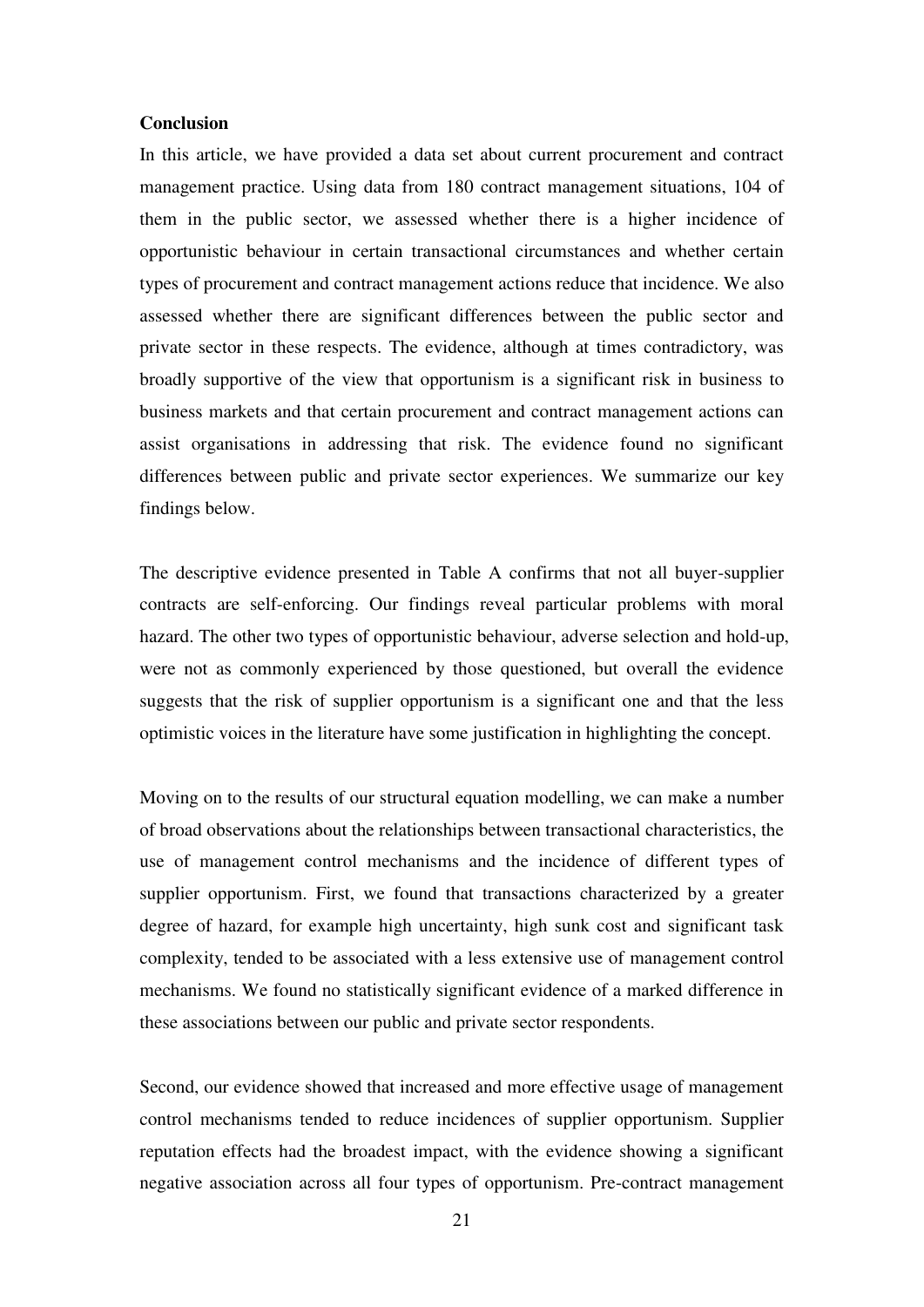and credible legal threats had a significant impact in reducing adverse selection and hold-up. The message is that supplier opportunism, while a significant problem, can be addressed through an assiduous procurement and contract management process.

Third, we found that transactions characterized by a greater degree of hazard, in particular high uncertainty, high sunk cost and high task complexity, were associated with a greater incidence of supplier opportunism. Adverse selection and moral hazard were the most prominent problems. These positive associations were only statistically significant, however, when modelled with the intervening variable of management control mechanisms. This suggests that the degree to which supplier opportunism is a problem is heavily influenced by the extent and effectiveness of procurement and contract management practice, which reinforces the point made above. Again, we found no evidence of a significant difference in these associations between our public and private sector respondents.

In terms of the broader implications of these findings, these can be identified for public policy-makers, managers and academics. For policy-makers and managers, the evidence is a reminder that supplier behaviour is highly variable and that the price of poor judgement is potentially very high. Our evidence suggests that supplier opportunism is a problem for buyers in both public and private sector organizations when dealing with private sector, for-profit suppliers. We could speculate as to whether the evidence might have been different had our survey covered third sector, not for-profit suppliers, but this remains a question for further research. Our evidence is also a reminder to take with a pinch of salt those clichés, so often heard at conferences and seminars, which contend that success in procurement and contract management is about trusting relationships and not about contracts. Assiduous procurement and contract management, according to this study, can allow supplier opportunism to be addressed, at least in part.

For the academic literature, this article confirms that while the concept of opportunism is an uncomfortable and regrettable one, it is not one that can be ignored by those interested in procurement and contract management, including that undertaken within the public sector. The evidence presented here suggests that supplier opportunism is most likely to be a problem in just the kind of complex,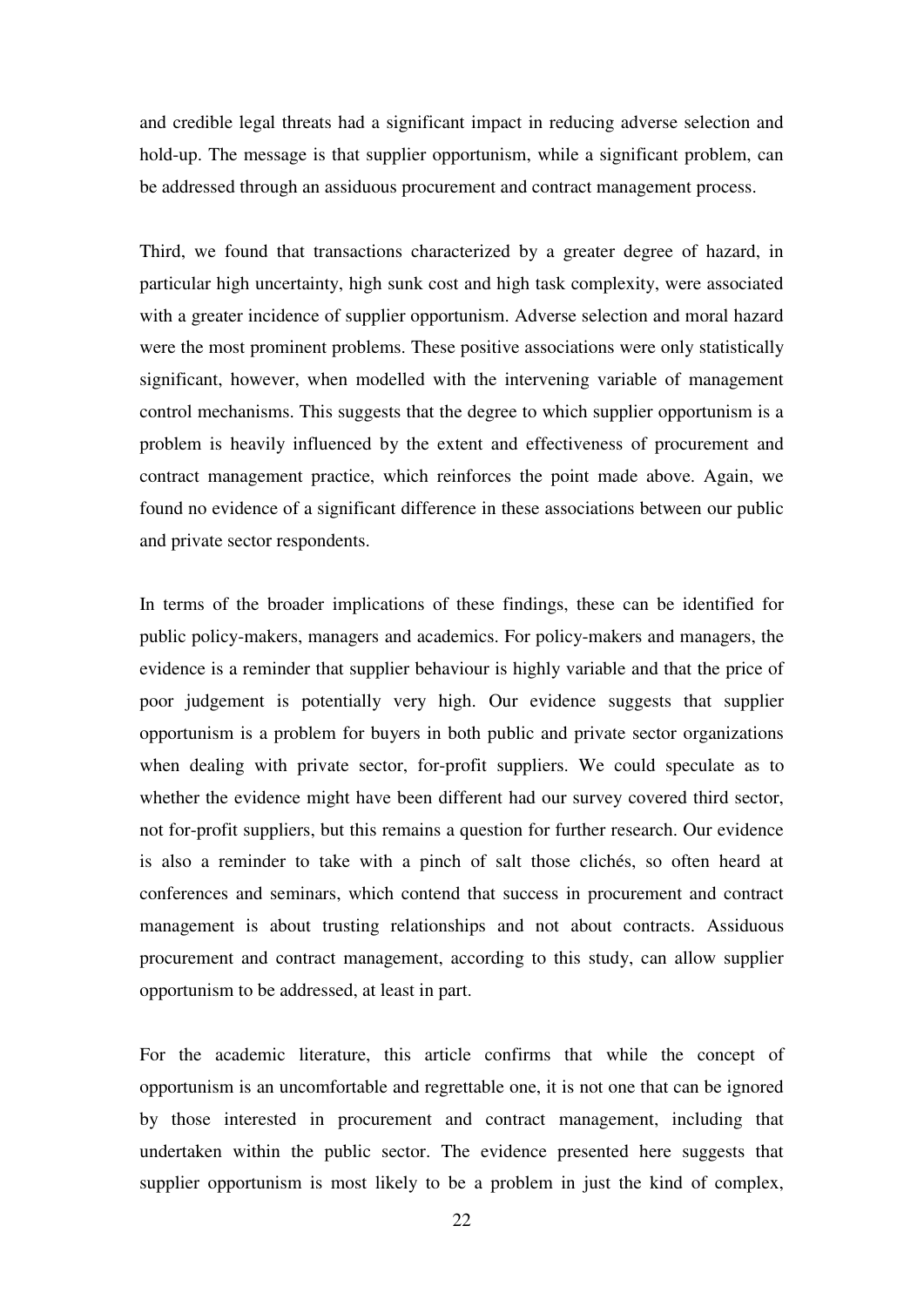uncertain and involved contractual situations into which governments are increasingly entering. The evidence also suggests that the clarity with which the threat of opportunism is addressed by governments through various types of management control mechanism will have a considerable impact upon their success in such situations. Public management academics have an important role to play in assisting with the development of such clarity.

#### **Figure 1: Research Map: Diagram of the Relations Estimated between Transaction Characteristics, Management Control Mechanisms and Subsequent Performance (with references to the tables in which the results are presented)**

| <b>Transactions</b><br>characteristics:<br>Uncertainty<br>Transaction importance<br>Interdependencies<br>Sunk cost | Table 1 (GAMMA)<br>Table 2A (GAMMA) | Management<br>Control<br>Mechanisms:<br>conmanageidx<br>paidx<br>repidx<br>ltcredidx | Table 2B (BETA) | Opportunism<br>problem:<br>AS<br>MН<br><b>HU1</b><br>HU2 |
|--------------------------------------------------------------------------------------------------------------------|-------------------------------------|--------------------------------------------------------------------------------------|-----------------|----------------------------------------------------------|
| Task complexity<br>Competition and market<br>power                                                                 |                                     | Table 2C (Structural Form, GAMMA)<br>Table 2D (Reduced Form, GAMMA)                  |                 |                                                          |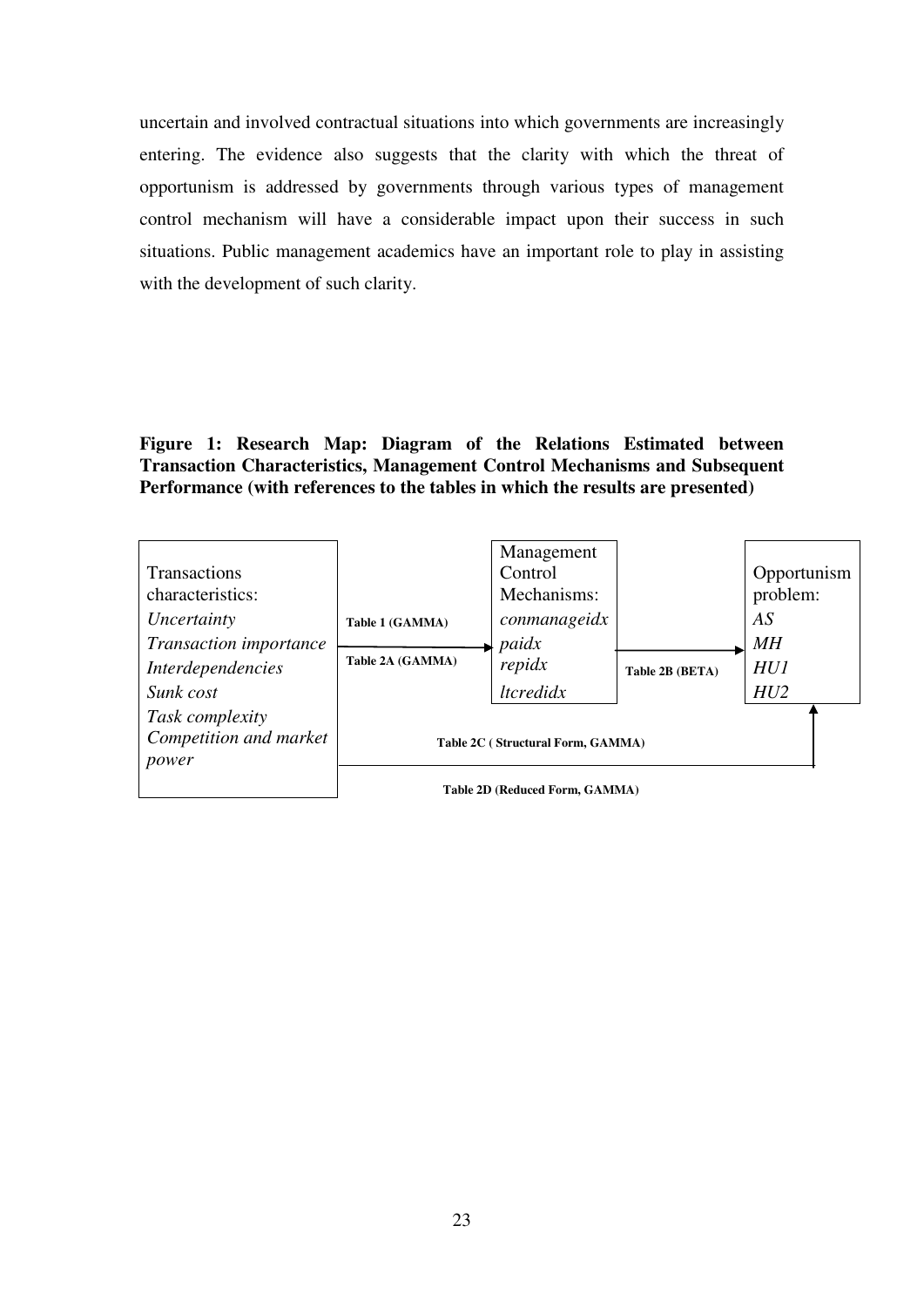|                                     | conmanageidx | paidx   | repidx            | <i><u><b>ltcredidx</b></u></i> |  |  |  |
|-------------------------------------|--------------|---------|-------------------|--------------------------------|--|--|--|
| Uncertainty                         | $-0.60***$   | $-1.23$ | $-0.53***$        | $-0.14$                        |  |  |  |
|                                     | (0.18)       | (1.6)   | (0.19)            | (0.18)                         |  |  |  |
| <b>Transaction importance</b>       | 0.2          | $-0.1$  | 0.25              | $-0.25$                        |  |  |  |
|                                     | (0.2)        | (0.92)  | (0.21)            | (0.2)                          |  |  |  |
| <i>Interdependencies</i>            | $-0.03$      | $-1.14$ | $-0.98***$        | 0.04                           |  |  |  |
|                                     | (0.18)       | (1.64)  | (0.2)             | (0.18)                         |  |  |  |
| <b>Sunk cost</b>                    | $-0.69***$   | $-0.81$ | $-0.23$           | $-0.53***$                     |  |  |  |
|                                     | (0.2)        | (1.82)  | (0.21)            | (0.21)                         |  |  |  |
| <b>Task complexity</b>              | 0.15         | 3.24    | $0.41*$           | $-0.14$                        |  |  |  |
|                                     | (0.23)       | (3.2)   | (0.25)            | (0.23)                         |  |  |  |
| <b>Competition and market power</b> | $-0.07$      | 0.19    | $-0.04$           | $-0.14$                        |  |  |  |
|                                     | (0.09)       | (0.39)  | (0.1)             | (0.09)                         |  |  |  |
| <b>Public</b>                       | $-0.18$      | $-0.25$ | $-0.41$           | 0.17                           |  |  |  |
|                                     | (0.29)       | (1.07)  | (0.31)            | (0.3)                          |  |  |  |
| Degrees of freedom                  |              |         | 61                |                                |  |  |  |
| Chi-square (min.fit)                |              |         | $112.37$ (p=0.00) |                                |  |  |  |
| <b>RMSEA</b>                        |              |         | 0.063             |                                |  |  |  |
| <b>SRMR</b>                         | 0.048        |         |                   |                                |  |  |  |
| GFI (AGFI)                          |              |         | 0.93(0.85)        |                                |  |  |  |
| <b>NNFI</b>                         |              |         | 0.86              |                                |  |  |  |
| <b>CFI</b>                          |              |         | 0.93              |                                |  |  |  |

**Table 1 The Relation Between Transaction Characteristics and Contract Management (GAMMA)** 

Notes: Each cell reports the maximum likelihood coefficient and the estimates of standard errors (in

parentheses). \*\*\*, \*\*, \* indicate a p value of  $\leq 0.01$ , 0.05, 0.10 in a two-tailed test.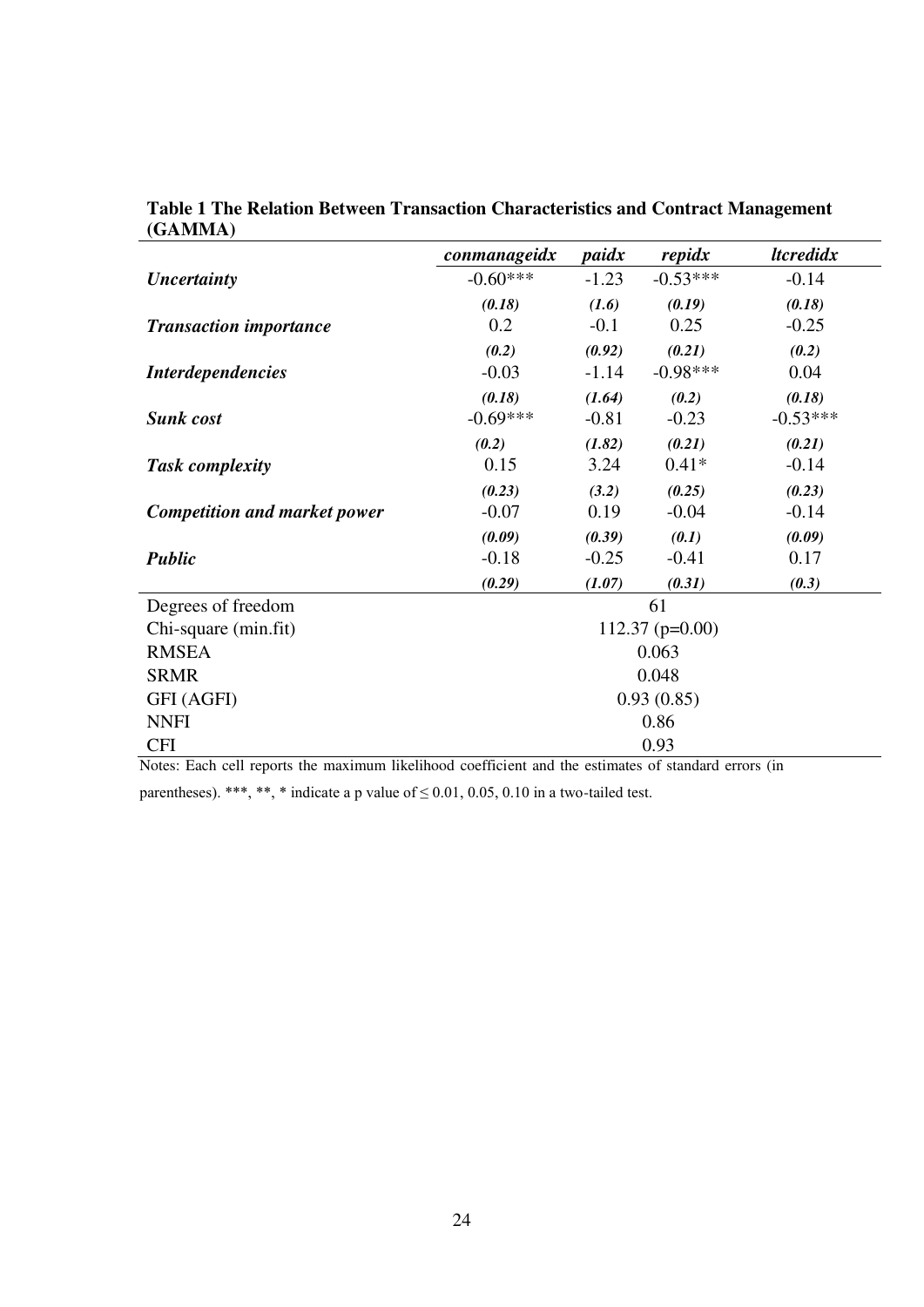| management (GAMMA)                                                            |                 |                  |            |                                |
|-------------------------------------------------------------------------------|-----------------|------------------|------------|--------------------------------|
|                                                                               | conmanageidx    | paidx            | repidx     | <i><u><b>Itcredidx</b></u></i> |
| <b>Uncertainty</b>                                                            | $-0.59***$      | $-0.92*$         | $-0.51***$ | $-0.08$                        |
|                                                                               | (0.18)          | (0.51)           | (0.18)     | (0.18)                         |
| <b>Transaction</b>                                                            |                 |                  |            |                                |
| importance                                                                    | 0.19            | 0.01             | 0.24       | $-0.26$                        |
|                                                                               | (0.19)          | (0.55)           | (0.2)      | (0.19)                         |
| <b>Interdependencies</b>                                                      | $-0.03$         | $-0.9*$          | $-0.98***$ | 0.03                           |
|                                                                               | (0.18)          | (0.53)           | (0.2)      | (0.18)                         |
| <b>Sunk cost</b>                                                              | $-0.7***$       | $-0.59$          | $-0.23$    | $-0.54**$                      |
|                                                                               | (0.21)          | (0.59)           | (0.21)     | (0.21)                         |
| <b>Task complexity</b>                                                        | 0.16            | $2.72***$        | $0.41*$    | $-0.13$                        |
|                                                                               | (0.22)          | (0.55)           | (0.23)     | (0.23)                         |
| <b>Competition and</b>                                                        |                 |                  |            |                                |
| market power                                                                  | $-0.07$         | 0.13             | $-0.05$    | $-0.15$                        |
|                                                                               | (0.09)          | (0.27)           | (0.1)      | (0.09)                         |
| <b>Public</b>                                                                 | $-0.18$         | 0.01             | $-0.37$    | 0.2                            |
|                                                                               | (0.29)          | (0.85)           | (0.31)     | (0.3)                          |
| Panel B. The Relation Between Contract management and ex post problem (BETA)  |                 |                  |            |                                |
|                                                                               | $\overline{AS}$ | M <sub>H</sub>   | HU1        | HU2                            |
| <i><u><b>ltcredidx</b></u></i>                                                | $-0.12*$        | 0.03             | $-0.1$     | $-0.15*$                       |
|                                                                               | (0.08)          | (0.09)           | (0.08)     | (0.08)                         |
| paidx                                                                         | $-2.68$         | $-2.66$          | $-3.92$    | $-3.13$                        |
|                                                                               | (3.38)          | (3.36)           | (5.28)     | (4.42)                         |
| conmanageidx                                                                  | $-0.13*$        | $\boldsymbol{0}$ | $-0.22***$ | $-0.3***$                      |
|                                                                               | (0.09)          | (0.1)            | (0.09)     | (0.08)                         |
| repidx                                                                        | $-0.3***$       | $-0.4***$        | $-0.3***$  | $-0.36***$                     |
|                                                                               | (0.09)          | (0.1)            | (0.09)     | (0.09)                         |
| Panel C. The Relation Between Transaction Characteristics and ex post problem |                 |                  |            |                                |
| (Structural Form, GAMMA)                                                      |                 |                  |            |                                |

**Table 2 The Relation Between Transaction Characteristics, Contract management and ex post problem** 

| Tush complexity                                                               |                 |                   |            |            |
|-------------------------------------------------------------------------------|-----------------|-------------------|------------|------------|
|                                                                               | (0.22)          | (0.55)            | (0.23)     | (0.23)     |
| <b>Competition and</b>                                                        |                 |                   |            |            |
| market power                                                                  | $-0.07$         | 0.13              | $-0.05$    | $-0.15$    |
|                                                                               | (0.09)          | (0.27)            | (0.1)      | (0.09)     |
| <b>Public</b>                                                                 | $-0.18$         | 0.01              | $-0.37$    | 0.2        |
|                                                                               | (0.29)          | (0.85)            | (0.31)     | (0.3)      |
| Panel B. The Relation Between Contract management and ex post problem (BETA)  |                 |                   |            |            |
|                                                                               | AS              | M H               | HUI        | HU2        |
| <i><u><b>Itcredidx</b></u></i>                                                | $-0.12*$        | 0.03              | $-0.1$     | $-0.15*$   |
|                                                                               | (0.08)          | (0.09)            | (0.08)     | (0.08)     |
| paidx                                                                         | $-2.68$         | $-2.66$           | $-3.92$    | $-3.13$    |
|                                                                               | (3.38)          | (3.36)            | (5.28)     | (4.42)     |
| conmanageidx                                                                  | $-0.13*$        | $\overline{0}$    | $-0.22***$ | $-0.3***$  |
|                                                                               | (0.09)          | (0.1)             | (0.09)     | (0.08)     |
| repidx                                                                        | $-0.3***$       | $-0.4***$         | $-0.3***$  | $-0.36***$ |
|                                                                               | (0.09)          | (0.1)             | (0.09)     | (0.09)     |
| Panel C. The Relation Between Transaction Characteristics and ex post problem |                 |                   |            |            |
| (Structural Form, GAMMA)                                                      |                 |                   |            |            |
|                                                                               | $\overline{AS}$ | $\boldsymbol{MH}$ | HUI        | HU2        |
| <b>Uncertainty</b>                                                            | $-2.08$         | $-1.98$           | $-4.16$    | $-3.41$    |
|                                                                               | (3.41)          | (3.39)            | (5.33)     | (4.46)     |
| <b>Transaction</b>                                                            | $-0.1$          | 0.11              | 0.27       | $-0.02$    |
| importance                                                                    |                 |                   |            |            |
|                                                                               | (1.52)          | (1.51)            | (2.37)     | (1.99)     |
| <b>Interdependencies</b>                                                      | $-2.52$         | $-2.91$           | $-4.01$    | $-3.69$    |
|                                                                               | (3.35)          | (3.33)            | (5.23)     | (4.38)     |
| <b>Sunk cost</b>                                                              | $-1.55$         | $-1.09$           | $-2.61$    | $-2.36$    |
|                                                                               | (2.55)          | (2.54)            | (3.98)     | (3.34)     |
| <b>Task complexity</b>                                                        | 7.46            | 7.4               | 11.68      | 9.78       |
|                                                                               | (9.34)          | (9.29)            | (14.6)     | (12.22)    |
| <b>Competition and</b>                                                        | 0.27            | 0.37              | 0.39       | 0.27       |

**Panel A. The Relation Between Transaction Characteristics and Contract** 

*market power*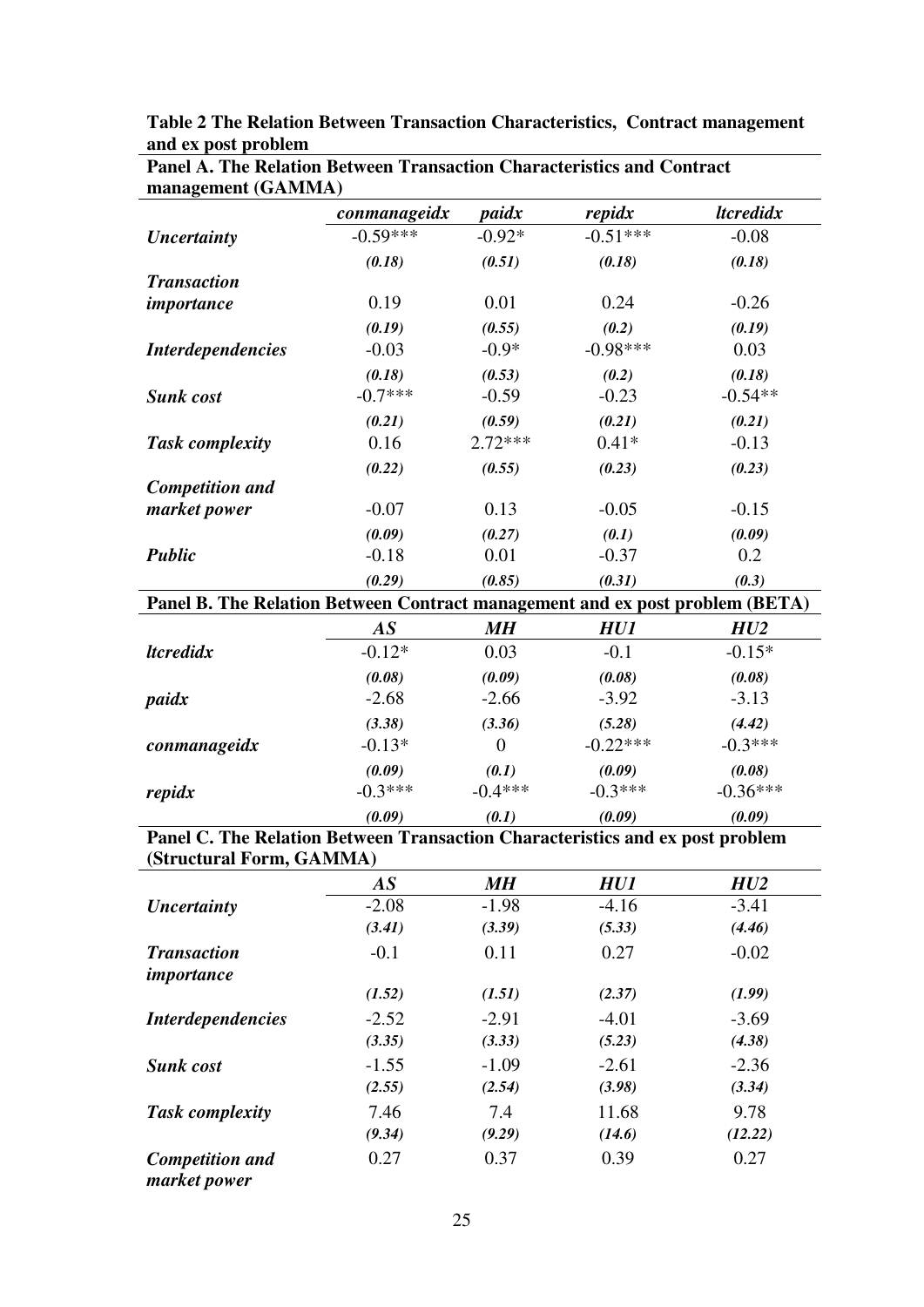|               | (0.87)   | (0.87)  | (1.36)  | (1.14) |
|---------------|----------|---------|---------|--------|
| <b>Public</b> | $0.07\,$ | $-0.25$ | $-0.06$ | 0.09   |
|               | (2.34)   | (2.33)  | (3.65)  | (3.06) |

|                       | Panel D. The Relation Between Transaction Characteristics and ex post problem |
|-----------------------|-------------------------------------------------------------------------------|
| (Reduced Form, GAMMA) |                                                                               |

|                          | $\overline{AS}$ | MН        | HU1               | HU2      |  |  |  |
|--------------------------|-----------------|-----------|-------------------|----------|--|--|--|
| Uncertainty              | $0.63***$       | $0.66***$ | $-0.27$           | $-0.16$  |  |  |  |
|                          | (0.24)          | (0.26)    | (0.31)            | (0.31)   |  |  |  |
| <b>Transaction</b>       |                 |           |                   |          |  |  |  |
| importance               | $-0.2$          | $-0.03$   | 0.14              | $-0.16$  |  |  |  |
|                          | (0.22)          | (0.25)    | (0.27)            | (0.3)    |  |  |  |
| <b>Interdependencies</b> | 0.18            | $-0.13$   | $-0.19$           | $-0.53*$ |  |  |  |
|                          | (0.25)          | (0.27)    | (0.33)            | (0.33)   |  |  |  |
| <b>Sunk cost</b>         | 0.25            | $0.55*$   | $-0.04$           | $-0.16$  |  |  |  |
|                          | (0.28)          | (0.31)    | (0.38)            | (0.37)   |  |  |  |
| <b>Task complexity</b>   | $-0.01$         | 0         | 0.83              | $1.04*$  |  |  |  |
|                          | (0.46)          | (0.47)    | (0.63)            | (0.54)   |  |  |  |
| <b>Competition and</b>   |                 |           |                   |          |  |  |  |
| market power             | $-0.05$         | 0.03      | $-0.09$           | $-0.1$   |  |  |  |
|                          | (0.1)           | (0.12)    | (0.13)            | (0.14)   |  |  |  |
| <b>Public</b>            | 0.15            | $-0.12$   | 0.03              | 0.21     |  |  |  |
|                          | (0.32)          | (0.37)    | (0.4)             | (0.45)   |  |  |  |
| Degrees of freedom       |                 |           | 87                |          |  |  |  |
| Chi-square (min.fit)     |                 |           | $148.16$ (p=0.00) |          |  |  |  |
| <b>RMSEA</b>             |                 |           | 0.057             |          |  |  |  |
| <b>SRMR</b>              | 0.045           |           |                   |          |  |  |  |
| GFI (AGFI)               |                 |           | 0.93(0.83)        |          |  |  |  |
| <b>NNFI</b>              |                 |           | 0.88              |          |  |  |  |
| <b>CFI</b>               |                 |           | 0.95              |          |  |  |  |

Notes: Each cell reports the maximum likelihood coefficient and the estimates of standard errors (in parentheses). \*\*\*, \*\*, \* indicate a p value of  $\leq$  0.01, 0.05, 0.10 in a two-tailed test.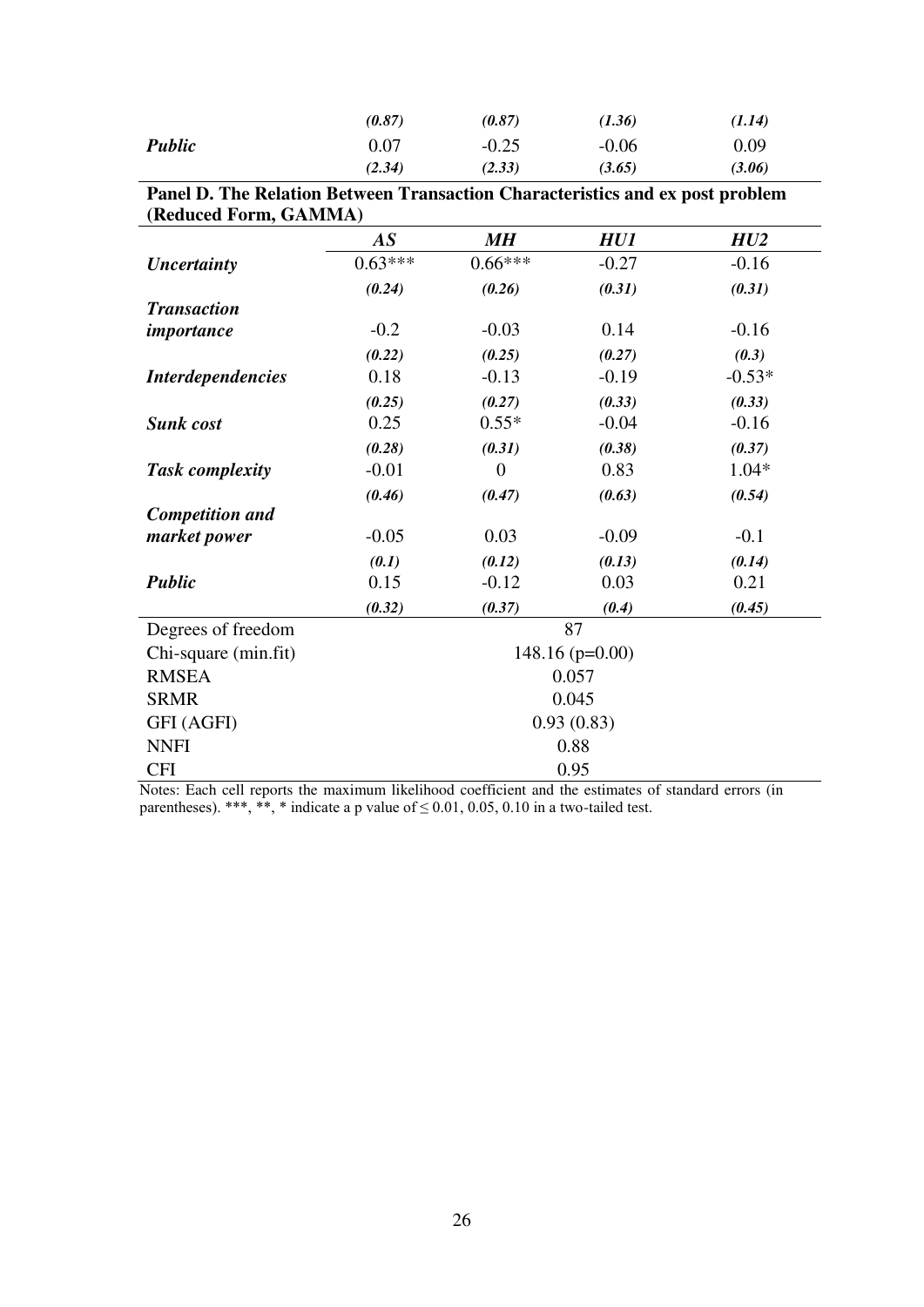#### **References**

Anderson, S.W., H.C. Dekker (2005) 'Management control for market transactions: The relation between transaction characteristics, incomplete contract design and subsequent performance' *Management Science*, 51: 1734-1752.

Argyres, N. and Mayer, K. (2007) 'Contract design as a firm capability: An integration of learning and transaction cost perspectives' *Academy of Management Review*, 32 (4): 1060-1077.

Axelrod, R. and Hamilton, W. (1981) 'The evolution of cooperation' *Science*, 211 (4489): 1390-1396.

Baron, D. and Besanko, D. (1987) 'Monitoring, moral hazard, asymmetric information and risk-sharing in procurement contracting' *RAND Journal of Economics*, 18 (4): 509-532.

Batley, R. and Larbi, G. (2004) *The changing role of government: The reform of public services in developing countries,* Basingstoke: Palgrave Macmillan.

Berki, R. (1977) *The history of political thought: A short introduction*, London: Dent.

Bertrandias, L., Frechet, M. and Lumineau, F. (2010) *Revisiting the contract-trust debate from a framing-based perspective*, Luxembourg: Association International de Management Strategique Conference, June 1-4.

Boardman, A., Poschmann, F. and Vining, A. (2005) 'North American infrastructure P3s: Examples and lessons learned', in G. Hodge and C. Greve (eds) *The challenge of public-private partnerships,* Cheltenham: Edward Elgar.

Boomsma, A. and Hoogland, J. J. (2001) 'The robustness of LISREL modelling revisited', in R. Cudeck, S. du Toit and D. Sörbom (eds) *Structural equation models: Present and future, a festschrift in honor of Karl Jöreskog,* Chicago, IL: Scientific Software International.

Bovaird, T. (2006) 'Developing new forms of partnership with the 'market' in the procurement of public services' *Public Administration*, 84 (1): 81-102.

Bowles, S. and Gintis, H. (1999) 'Power in competitive exchange', in S. Bowles, M. Franzini and U. Pagano (eds) *The politics and economics of power,* London: Routledge.

Carlisle, J. and Parker, R. (1989) *Beyond negotiation,* Chichester: Wiley.

Casey, G. (2003) 'Ethics and human nature' *American Catholic Philosophical Quarterly*, 77 (4): 521-533.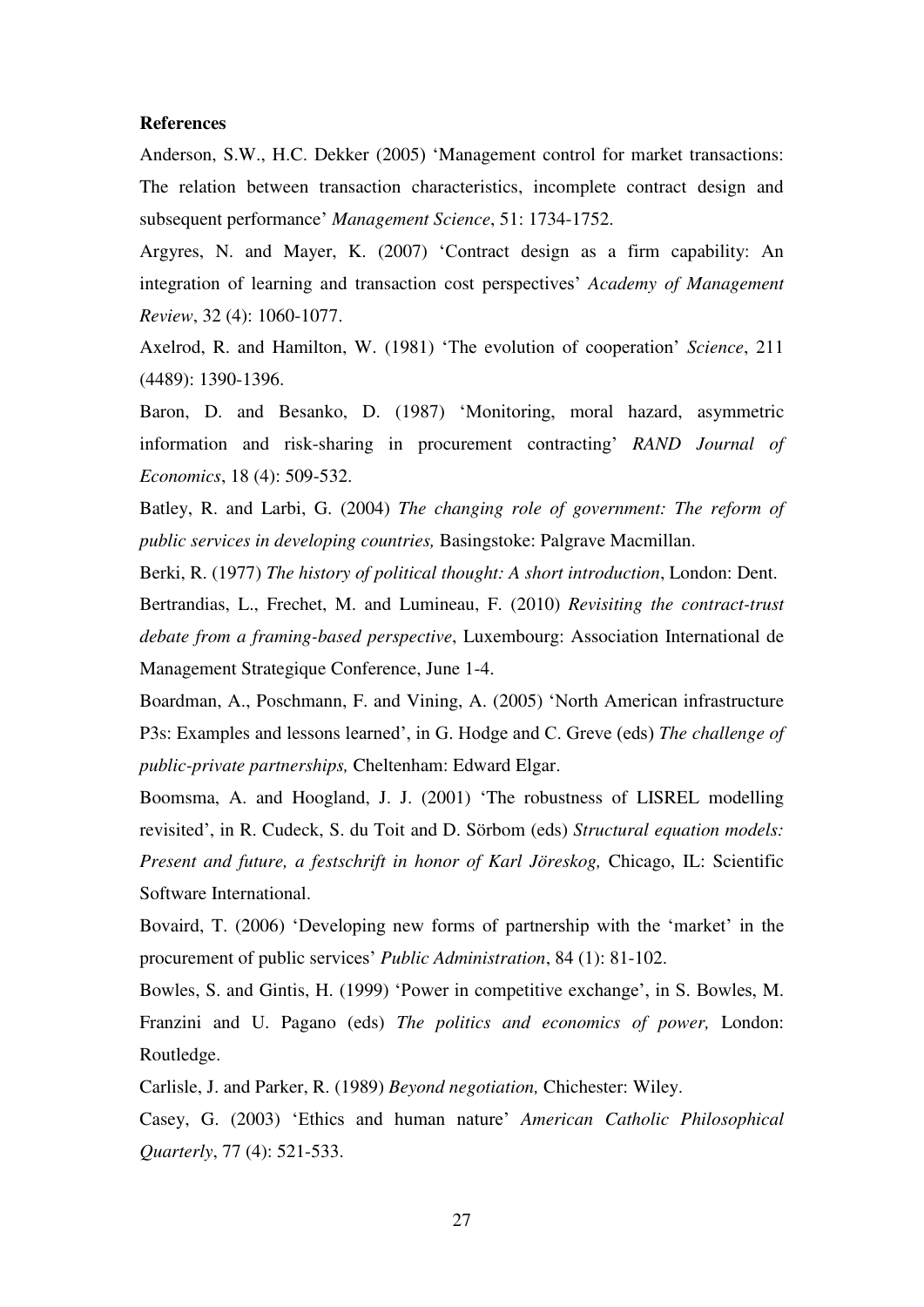Chiles, T. and McMackin, J. (1996) 'Integrating variable risk preferences, trust and transaction cost economics' *Academy of Management Review*, 21 (7): 73-99.

Coulson, A. (2005) 'Public-private partnerships' *Local Government Studies*, 31 (3): 367-371.

The Authors (2000) *Power regimes,* Boston: Earlsgate Press.

Czerniawska, F. and Smith, P. (2010) *Buying professional services,* London: The Economist / Profile Books.

Davies, S. (2008) 'Contracting out employment services to the third and private sectors: A critique' *Critical Social Policy*, 28 (2): 136-164.

Distefano, C. (2002) 'The impact of categorization with confirmatory factor analysis' *Structural Equation Model*, 9 (3): 327-346.

Ethisphere (2011) *World's most ethical companies rankings*. [www.ethisphere.com](http://www.ethisphere.com/) 

Fan, X., Thompson, B. and Wang, L. (1999) 'Effects of sample size, estimation methods and model specification on structural equation modelling fit indexes' *Structural Equation Model*, 6 (1): 56-83.

Ford, D. (ed) (2001) *Understanding business marketing and purchasing,* London: Thomson Learning.

Gempesaw, C. (2009) 'Do business schools have a role in the current financial crisis?' *Decision Sciences Journal of Innovative Education*, 7 (2): 333-337.

Ghoshal, S. (2005) 'Bad management theories are destroying good management practices' *Academy of Management Learning and Education*, 4 (1): 75-91.

Ghoshal, S. and Moran, P. (1996) 'Bad for practice: A critique of the transaction cost theory' *Academy of Management Review*, 21 (1): 13-47.

Gibbons, R. (2005) 'Four formal(izable) theories of the firm?' *Journal of Economic Behaviour and Organization*, 58: 200-245.

Granovetter, M. (1985) 'Economic action and social structure: A theory of embeddedness' *American Journal of Sociology*, 91: 481-510.

Green, P. (2010) *Efficiency review: Key findings and recommendations,* London: Cabinet Office.

Grimsey, D. and Lewis, M. (2004) *Public private partnerships*, Cheltenham: Edward Elgar.

Grimshaw, D., Vincent, S. and Willmott, H. (2002) 'Going privately: Partnership and outsourcing in UK public services' *Public Administration*, 80 (3): 475-502.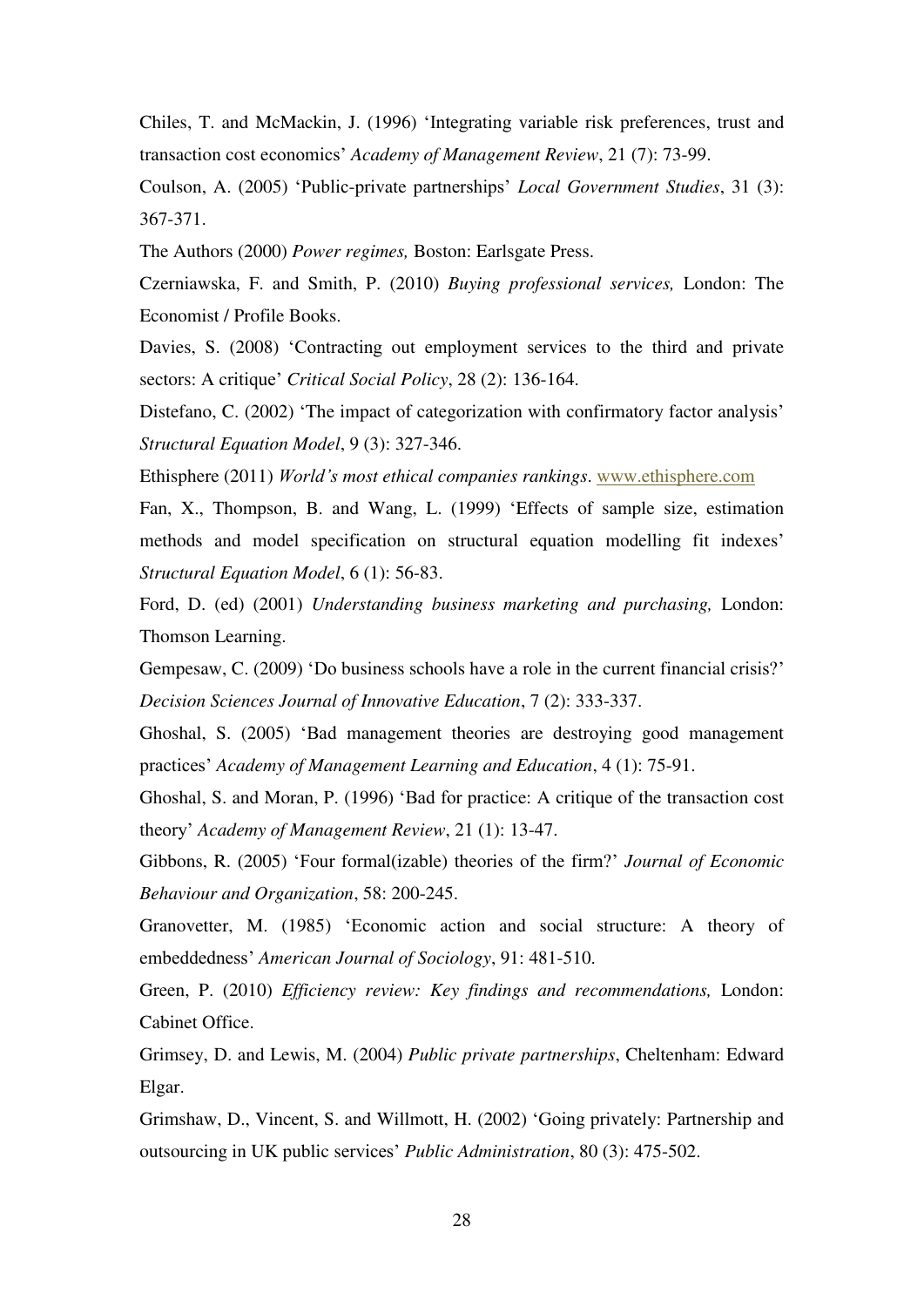Grossman, S. and Hart, O. (1986) 'The costs and benefits of ownership: A theory of lateral and vertical integration' *Journal of Political Economy*, 94: 691-719.

Gulati, R. (1995) 'Does familiarity breed trust? The implications of repeated ties for contractual choices in alliances' *Academy of Management Journal*, 38: 85-112.

Hamilton, L. C. (2009) *Statistics with Stata (updated for version 10)*, Belmont, CA: Brooks/Cole.

Hart, M. (2007) 'Latest trends in public sector outsourcing' *Public Service*, May 21: [www.publicservice.co.uk](http://www.publicservice.co.uk/) 

Hines, P. (1994) *Creating world class suppliers,* London: Pitman.

Hodge, G. and Greve, C. (2005) 'Introduction', in G. Hodge and C. Greve (eds) *The challenge of public-private partnerships,* Cheltenham: Edward Elgar.

House of Lords Science and Technology Committee (2011) *Public procurement as a tool to stimulate innovation,* London: The Stationary Office Limited.

Hu, L-T. and Bentler, P. M. (1999) 'Cut-off criteria for fit indexes in covariance structural analysis: Conventional criteria versus new alternatives' *Structural Equation Model*, 6 (1): 1-55.

Hughes, J. and Dickson, J. (2009) 'Refreshing a core process' *CPO Agenda*, Spring: www.cpoagenda.com.

Hughes, J. and Rayer, E. (2009) 'Keep the value attached to your contracts' *CPO Agenda*, Summer: www.cpoagenda.com.

Huxham, C. (2003) 'Theorising collaboration practice' *Public Management Review*, 5: 401-423.

Jöreskog, K.G. and Sörbom, D. (2006) *[LISREL 8.8](http://ie.surfcanyon.com/search?f=sl&q=LISREL%208.8&partner=wtiieeui) for Windows* [Computer software], Lincolnwood, IL: Scientific Software International, Inc.

Julius, D. (2008) *Public services industry review,* London: Department for Business, Enterprise and Regulatory Reform.

Kinnaird, T. and Movius, H. (2008) 'Avoiding the three deadly sins' *CPO Agenda*, Autumn: www.cpoagenda.com.

Klein, B. (1996) 'Why hold-ups occur: The self-enforcing range of contractual relationships' *Economic Inquiry*, 34 (3): 444-463.

Klijn, E-H. and Teisman, G. (2005) 'Public-private partnerships as the management of co-production', in G. Hodge and C. Greve (eds) *The challenge of public-private partnerships,* Cheltenham: Edward Elgar.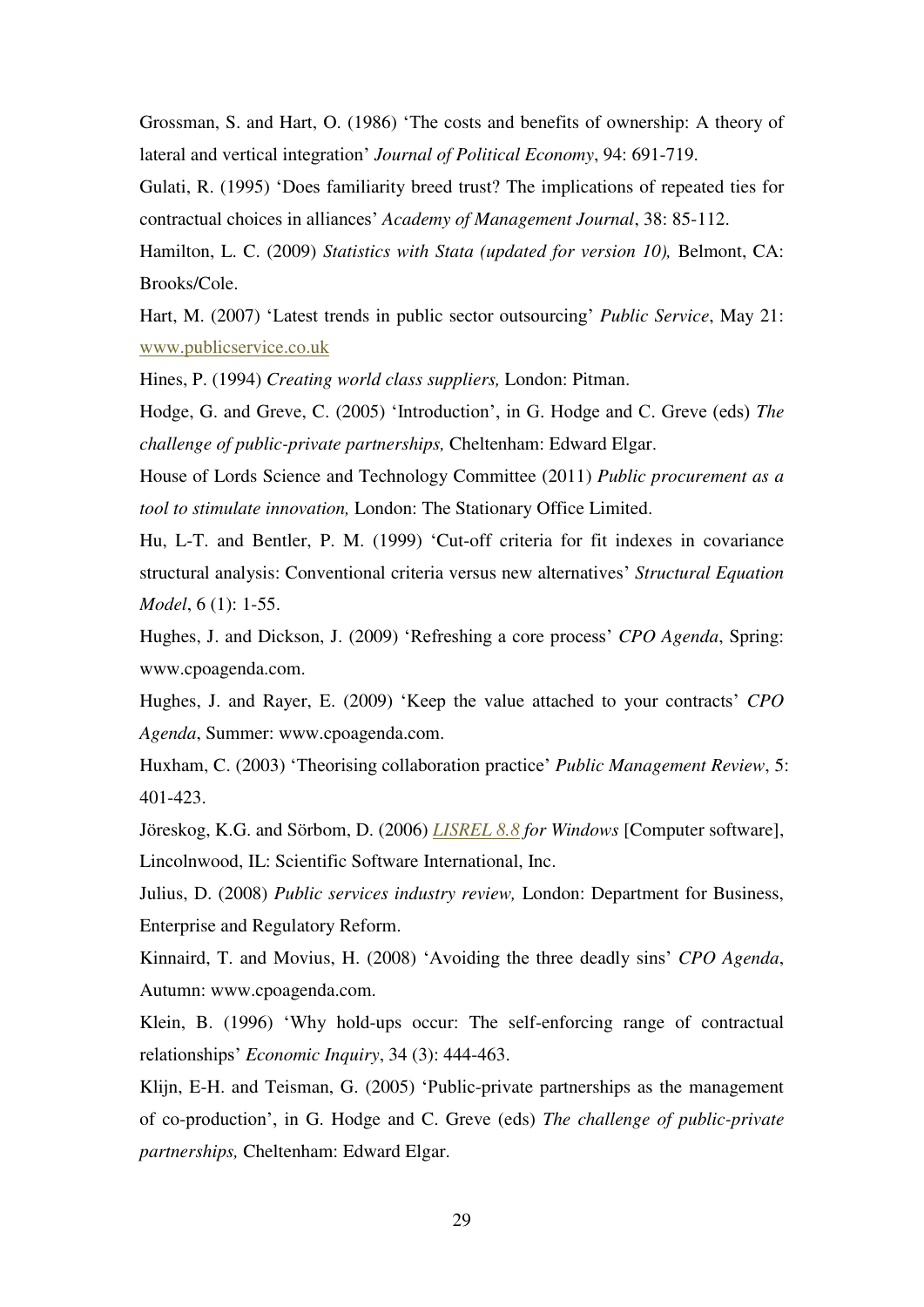Lane, C. and Bachmann, R. (1996) 'The social constitution of trust: Supplier relations in Britain and Germany' *Organization Studies*, 17 (3): 365-395.

Lane, J-E. (1999) 'Contractualism in the public sector' *Public Management Review*, 1 (2): 179-194.

The Author (2005) 'Risk transfer and the UK private finance initiative: A theoretical analysis' *Policy and Politics*, 33 (2): 231-49.

The Authors (2005) 'The internal client relationship, demand management and value for money' *Journal of Purchasing and Supply Management*, 11 (4): 159-172.

The Authors (2007) 'Managing contracts under the UK's private finance initiative: Evidence from the National Health Service' *Policy and Politics*, 35 (4): 683-700.

The Author et al (2010) 'Supplier behaviour and public contracting in the English agency market' *Public Administration*, 88 (3): 800-818.

Macneil, I. (1978) 'Contracts: Adjustment of long term economic relations under classical, neoclassical and relational contract law' *Northwestern University Law Review*, LXXII: 854-905.

Malhotra, D and Murnighan, J. (2002) 'The effects of contracts on interpersonal trust' *Administrative Science Quarterly*, 47: 534-559.

Messick, R. (2005) *What governments can do to facilitate the enforcement of contracts,* Cairo: World Bank.

Milgrom, P. and Roberts, J. (1992) *Economics, organization and management,* New Jersey: Prentice Hall.

Mulgan, R. (2005) 'Outsourcing and public service values: The Australian experience' *International Review of Administrative Sciences*, 71 (1): 55-70.

Natlandsmyr, J. and Rognes, J. (1995) 'Culture, behaviour and negotiation outcomes' *International Journal of Conflict Management*, 6: 5-29.

National Audit Office (2011) *The procurement of consumables by NHS acute and foundation trusts*, London: National Audit Office.

National Outsourcing Association (2010) *Press release: Public sector outsourcing surge in 2010,* London, National Outsourcing Association.

Nooteboom, B. (2002) *Trust,* Cheltenham: Edward Elgar.

Northoff, T. (2008) *Public private partnerships,* New York: Deloitte.

Office of Government Commerce (2002) *Dispute resolution guidance,* London: Office of Government Commerce.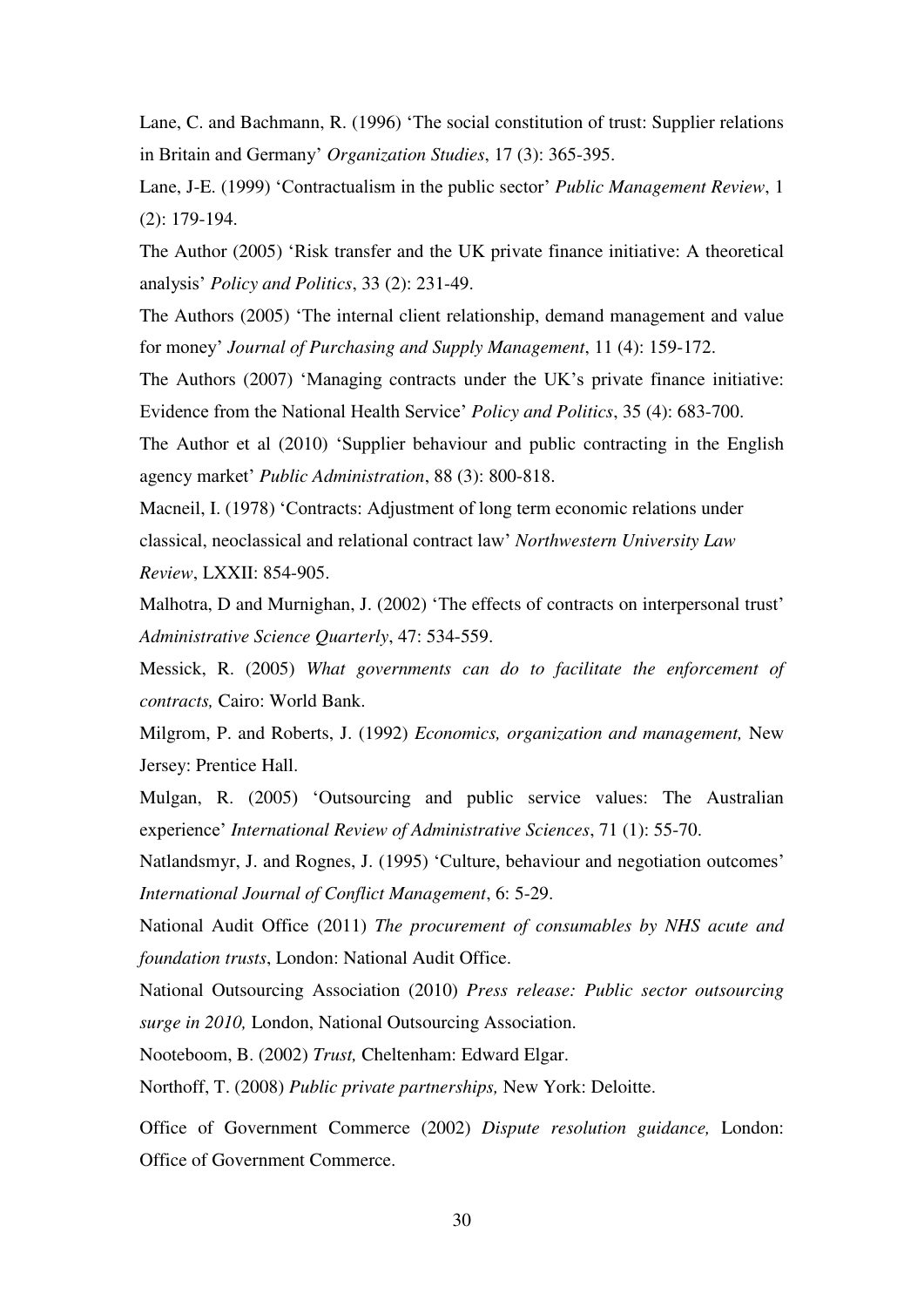Pollock, A. (2006) 'The exorbitant cost of PFI is now being cruelly exposed' *The Guardian*, January 26: [www.guardian.co.uk.](http://www.guardian.co.uk/)

Reeves, E. (2008) 'The practice of contracting in public private partnerships: Transaction costs and relational contracting in the Irish schools sector' *Public Administration*, 86 (4): 969-986.

Sako, M. (1992) *Prices, quality and trust: Inter-firm relations in Britain and Japan,*  Cambridge: Cambridge University Press.

Schwartz, S. (1994) 'Beyond individualism / collectivism', in Kim, U., Triandis, H., Kagitcibasi, C., Choi, S. and Yoon, G. (eds) *Individualism and collectivism: Theory, methods and applications,* Thousand Oaks CA: Sage.

Torres, L. and Pina, V. (2001) 'Public-private partnership and the private finance initiatives in the EU and Spanish local governments' *European Accounting Review*, 10 (3): 601-619.

Ugoji, K., Dando, N. and Moir, L. (2007) *Does business ethics pay? Revisited – the value of ethics training,* London: Institute of Business Ethics.

Vining, A. and Boardman, A. (2008) 'Public-private partnerships in Canada: Theory and evidence' *Canadian Public Administration*, 51 (1): 9-44.

Walsh, K. (1995) *Public services and market mechanisms: Competition, contracting and the new public management,* London: Macmillan.

Watt, P. (2005) 'Information, cooperation and trust in strategic service delivery partnerships' *Public Policy and Administration*, 20 (3): 106-123.

Williamson, O. (1985) *The economic institutions of capitalism,* New York: Free Press. Williamson, O. (1993) 'Opportunism and its critics' *Managerial and Decision Economics*, 14 (2): 97-107.

Williamson, O. (1996) *Mechanisms of governance,* Oxford: Oxford University Press.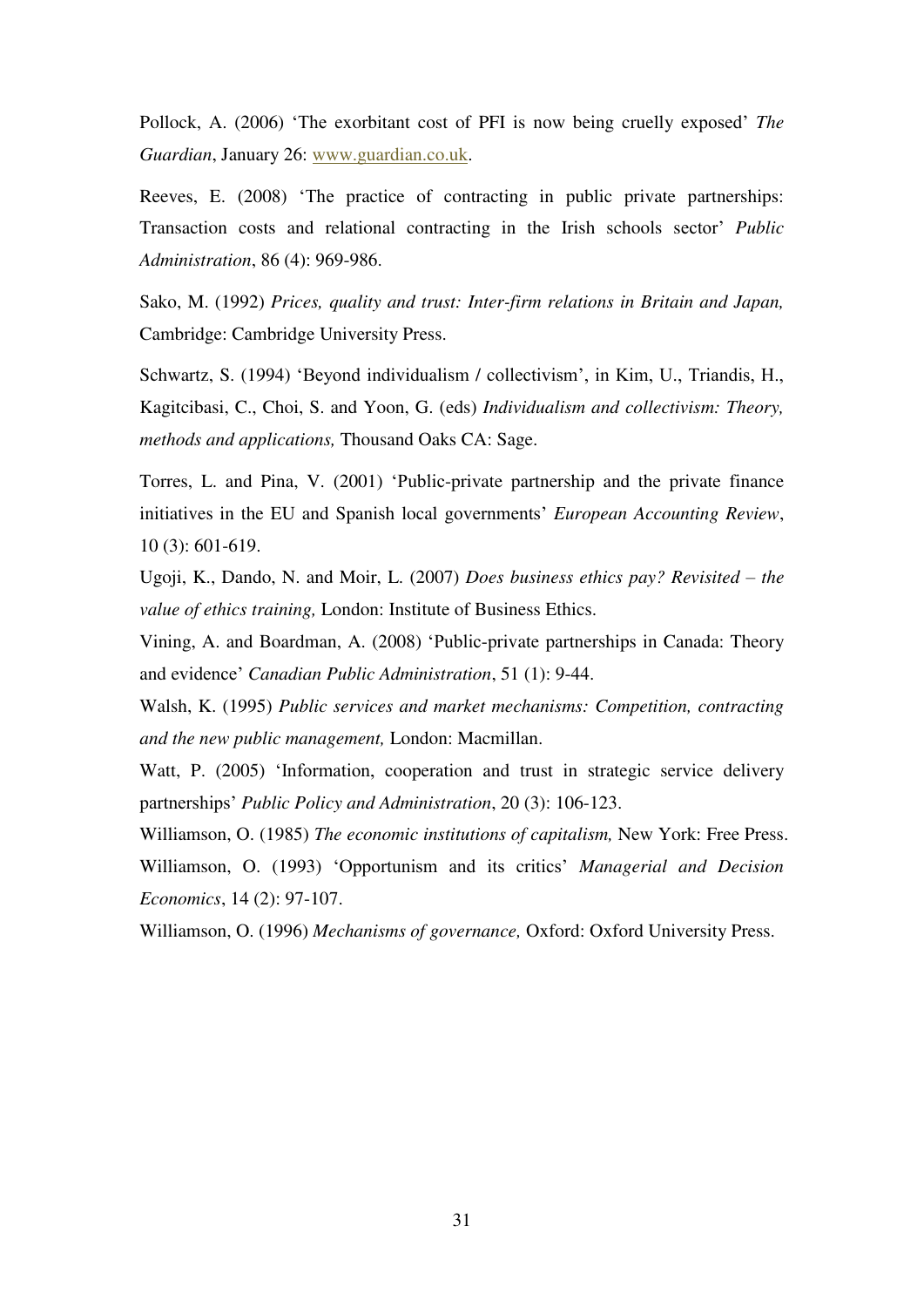# **Appendix A**

### **Table A Descriptive Statistics for Data Used to Construct Measures of Independent and Dependent Variables (N= 180)**

|                                                                                                                                                                             | <b>Mean</b> | <b>SD</b> | Min              | <b>Max</b> | <b>Skewness</b> | <b>Kurtosis</b> |
|-----------------------------------------------------------------------------------------------------------------------------------------------------------------------------|-------------|-----------|------------------|------------|-----------------|-----------------|
| Panel A. Independent variables:                                                                                                                                             |             |           |                  |            |                 |                 |
| <b>Transaction importance</b>                                                                                                                                               |             |           |                  |            |                 |                 |
| The operational importance of the transaction to the organisation?( <i>opeimp</i> ): $0 =$ None,                                                                            |             |           |                  |            |                 |                 |
| 10=critical                                                                                                                                                                 | 8.3         | 1.7       | $\Omega$         | 10         | $-1.6$          | 6.3             |
| The strategic importance of the transaction to the organisation? (strimp): 0=None, 10=critical                                                                              | 7.5         | 2.7       | $\overline{0}$   | 10         | $-1.1$          | 3.2             |
| <b>Competition and market power</b>                                                                                                                                         |             |           |                  |            |                 |                 |
| The market in which you were operating ( <i>market</i> ): 0=A highly dependent supplier, $10=$ A                                                                            |             |           |                  |            |                 |                 |
| highly dominant supplier (monopoly)                                                                                                                                         | 4.7         | 1.9       |                  | 10         | 0.5             | 2.9             |
| Uncertainty                                                                                                                                                                 |             |           |                  |            |                 |                 |
| Difficulty of envisaging all future contingencies ( <i>noenvcon</i> ): 0=fully foreseeable, 10=in the                                                                       |             |           |                  |            |                 |                 |
| dark                                                                                                                                                                        | 4.6         | 2.0       | $\boldsymbol{0}$ | 9          | $-0.3$          | 2.6             |
| Difficulty of a common understanding of future contingencies (nocomcon): 0=fully foreseeable,                                                                               |             |           |                  |            |                 |                 |
| $10$ =in the dark                                                                                                                                                           | 4.5         | 2.0       | $\overline{0}$   | 9          | $-0.2$          | 2.5             |
| <b>Investments in transaction-specific assets</b>                                                                                                                           |             |           |                  |            |                 |                 |
| Investments in physical equipment $(in vph y)$ : 0=None, 10=significant, non-Re-deployable                                                                                  |             |           |                  |            |                 |                 |
| investments                                                                                                                                                                 | 4.7         | 2.8       | $\overline{0}$   | 10         | $-0.2$          | 2.1             |
| Investments in training or competence development $(i\nu v train)$ : 0=None, 10=significant, non-<br>Re-deployable investments                                              | 4.4         | 2.6       | $\Omega$         | 10         | 0.0             | 2.4             |
|                                                                                                                                                                             |             |           |                  |            |                 |                 |
| <b>Task complexity</b>                                                                                                                                                      |             |           |                  |            |                 |                 |
| Transaction type (service) : $0 = \text{goods}, 1 = \text{services}$                                                                                                        | 0.6         | 0.5       | $\Omega$         | 1          | $-0.4$          | 1.2             |
| On what basis was the deal priced? $(dp1)$ : 0=Fixed Price Agreement; 1=Flexible Price                                                                                      |             |           |                  |            |                 |                 |
| Agreement, Flexible Price with Maximum Threshold, Cost Plus Agreement; Target Cost<br>Incentive Fee (With No Maximum Threshold) Agreement ; Target Cost Incentive Fee (With |             |           |                  |            |                 |                 |
| Maximum Threshold) Agreement, Other;                                                                                                                                        | 0.7         | 0.5       | $\boldsymbol{0}$ |            | $-0.8$          | 1.6             |
| Interdependencies with other transactions                                                                                                                                   |             |           |                  |            |                 |                 |
|                                                                                                                                                                             |             |           |                  |            |                 |                 |
| Failure for it to perform adequately on this contract would mean that the supplier would not be                                                                             | 5.9         | 2.5       | $\boldsymbol{0}$ | 10         | $-0.4$          | 2.6             |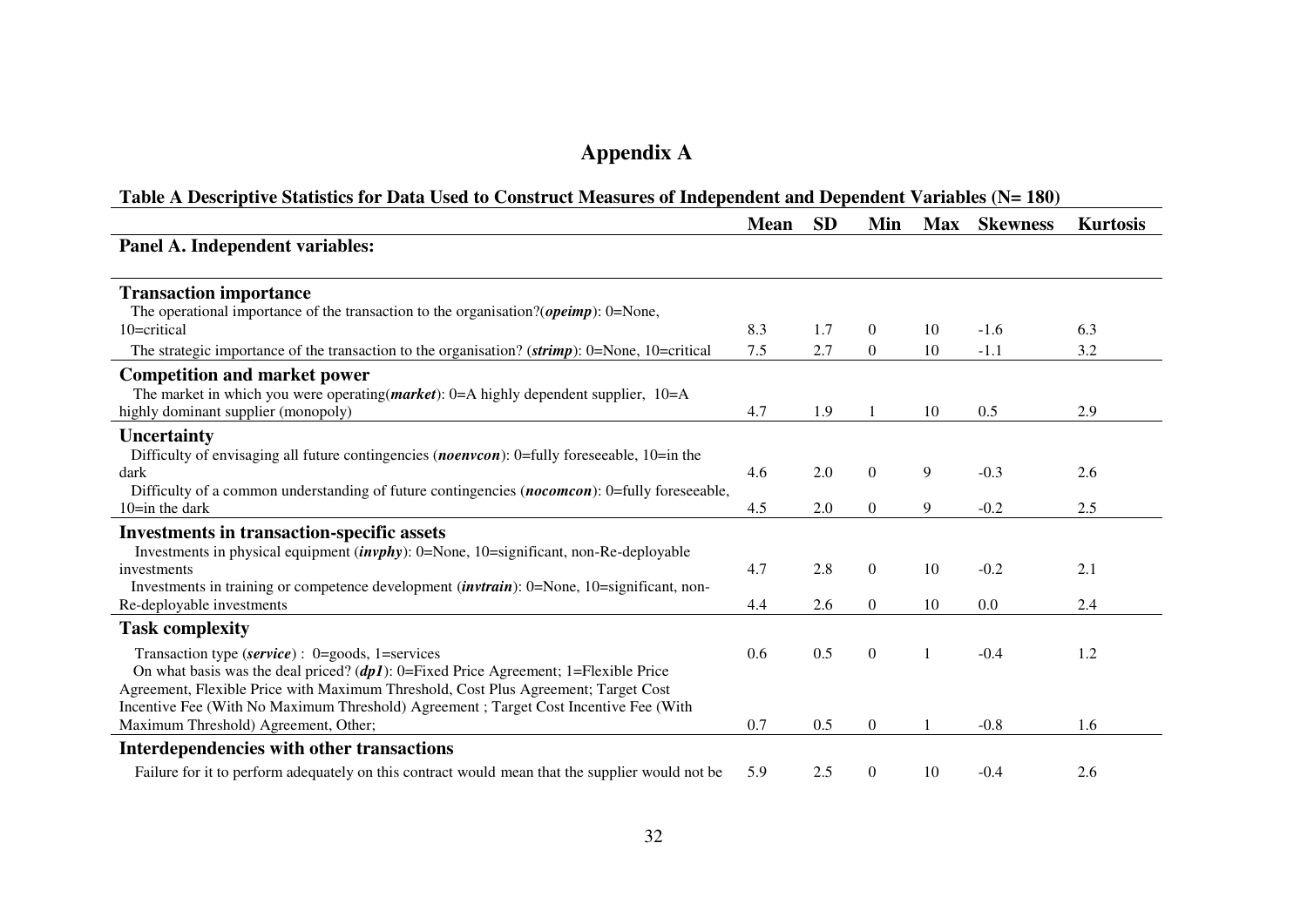| used again by your internal client ( <i>perfrea</i> ): 0=Irrespective of performance, the supplier knew it<br>would be re-used, 10=The supplier would have to 'delight' everybody in order to secure new<br>business                                                                                      |     |     |                  |      |        |     |  |
|-----------------------------------------------------------------------------------------------------------------------------------------------------------------------------------------------------------------------------------------------------------------------------------------------------------|-----|-----|------------------|------|--------|-----|--|
| Failure for it to perform adequately on this contract would mean that the supplier would not be<br>used again by your whole organisation( <i>perfreb</i> ): 0=Irrespective of performance, the supplier<br>knew it would be re-used, 10=The supplier would have to 'delight' everybody in order to secure |     |     |                  |      |        |     |  |
| new business                                                                                                                                                                                                                                                                                              | 5.9 | 2.4 | $\boldsymbol{0}$ | 10   | $-0.5$ | 2.9 |  |
| Other control variable                                                                                                                                                                                                                                                                                    |     |     |                  |      |        |     |  |
| Public sector dummy: $0 =$ private; 1=public                                                                                                                                                                                                                                                              | 0.6 | 0.5 | $\boldsymbol{0}$ | 1    | $-0.3$ | 1.1 |  |
| Panel B. Dependent variables (management control mechanisms)                                                                                                                                                                                                                                              |     |     |                  |      |        |     |  |
| Pre-contract management index: <i>preconmanidx</i> (higher values = more control)                                                                                                                                                                                                                         | 5.0 | 2.0 | $-2.1$           | 9.3  | $-0.5$ | 3.8 |  |
| Procurement actions index: $p$ aidx (higher values = more control effort)                                                                                                                                                                                                                                 | 5.0 | 2.0 | 0.3              | 8.8  | $-0.2$ | 2.5 |  |
| Reputation management index: repidx (higher values = more track record)                                                                                                                                                                                                                                   | 5.0 | 2.0 | 0.5              | 8.1  | $-0.6$ | 2.6 |  |
| Credibility of legal threat index: <i>ltcredidx</i> (higher values = more credible legal threat)                                                                                                                                                                                                          | 5.0 | 2.0 | $-0.7$           | 12.2 | 0.4    | 5.4 |  |
| Panel C. Dependent variables (supplier opportunism)                                                                                                                                                                                                                                                       |     |     |                  |      |        |     |  |
| <b>Adverse selection (AS):</b>                                                                                                                                                                                                                                                                            |     |     |                  |      |        |     |  |
| The product/service in question lived up to the ex ante promises made by the supplier:<br>0=completely fit; $10$ = in no way met with our expectation/supplier's promises                                                                                                                                 | 3.0 | 2.2 | $\overline{0}$   | 10   | 1.0    | 3.8 |  |
| Moral hazard (MH):                                                                                                                                                                                                                                                                                        |     |     |                  |      |        |     |  |
| Following the signing of the contract, the supplier consistently came up short in terms of effort:<br>0=The supplier always tried to delight us; 10=The supplier only ever did what it absolutely had to                                                                                                  | 4.6 | 2.5 | $\overline{0}$   | 10   | 0.4    | 2.5 |  |
| Hold-up (HU):                                                                                                                                                                                                                                                                                             |     |     |                  |      |        |     |  |
| Between winning the competition and signing the contract, the supplier attempted to revise and                                                                                                                                                                                                            |     |     |                  |      |        |     |  |
| renegotiate the terms $(HU1)$ : 0= What was signed was what was delivered; 10=The supplier<br>systematically went about trying to improve the profitability of the deal                                                                                                                                   | 2.8 | 2.1 | $\boldsymbol{0}$ | 10   | 1.1    | 4.4 |  |
| Following the signing of the contract, the supplier attempted to revise and renegotiate the terms                                                                                                                                                                                                         |     |     |                  |      |        |     |  |
| (HU2): 0= What was signed was what was delivered; 10=The supplier systematically went about                                                                                                                                                                                                               |     |     |                  |      |        |     |  |
| trying to improve the profitability of the deal                                                                                                                                                                                                                                                           | 2.9 | 2.2 | $\boldsymbol{0}$ | 10   | 1.0    | 3.9 |  |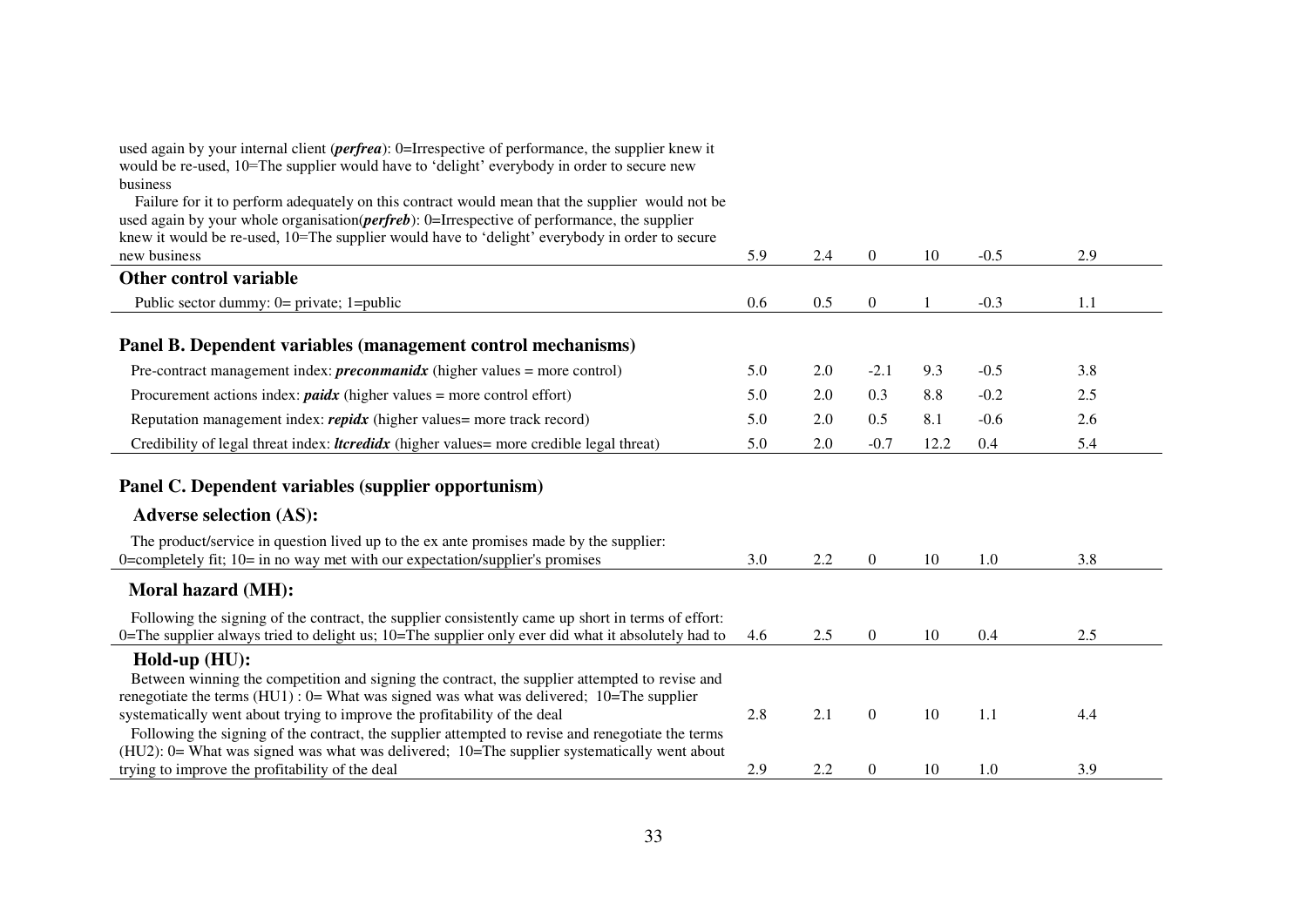#### **Appendix B - Questionnaire**

For reasons of space, this is an abridged version of the questionnaire. The full version is available from the authors upon request.

- 1. How would you rate the operational importance of the transaction to the organisation?
- 2. How would you rate the strategic importance of the transaction to the organisation?
- 3. How would you rate the political sensitivities of the transaction within the organisation?
- 4. Which of the following best describe the market in which you were operating: a highly dependent supplier; a highly competitive market; a mutually dependent environment; a strongly dominant supplier; a highly dominant supplier (monopoly)?
- 5. Prior to the agreement 'all future contingencies fully foreseeable' to 'everybody was pretty much operating in the dark'.
- 6. Prior to the agreement a common understanding of the possible nature of future contingencies: 'all future contingencies fully foreseeable' to 'everybody was pretty much operating in the dark'.
- 7. Prior to the agreement a common and complete understanding of the appropriate adaptations: 'all future contingencies fully foreseeable' to 'everybody was pretty much operating in the dark'.
- 8. Subsequent to the agreement, agreement over contingent events: 'all future contingencies fully foreseeable' to 'everybody was pretty much operating in the dark'.
- 9. Subsequent to the agreement, agreement over which adaptations to the realised contingencies corresponded to those specified in the contract: 'all future contingencies fully foreseeable' to 'everybody was pretty much operating in the dark'.
- 10. The transaction required you or your supplier to make investments in physical equipment, which should the relationship terminate prematurely, would have to be written-off: 'no such investments' to 'significant levels of such investments'.
- 11. The transaction required you or your supplier to make investments in training, which should the relationship terminate prematurely, would have to be written-off: 'no such investments' to 'significant levels of such investments'.
- 12. The transaction required considerable reputational investment: 'no reputational investments' to 'potential to be career destroying'.
- 13. Should the transaction terminate prematurely, there were no readily available alternatives: 'many' to 'none'.
- 14. The premature termination of the relationship would lead to a time-consuming and costly re-tendering: 'no costs' to 'costs of finding alternative make option unrealistic'.
- 15. Internal client idea of what required from supplier: 'clearly understood specification' to 'no understanding of what was required'.
- 16. The procurement process and researching the requirements of the organisation: 'went to market prematurely' to 'procurement process well structured and systematic'.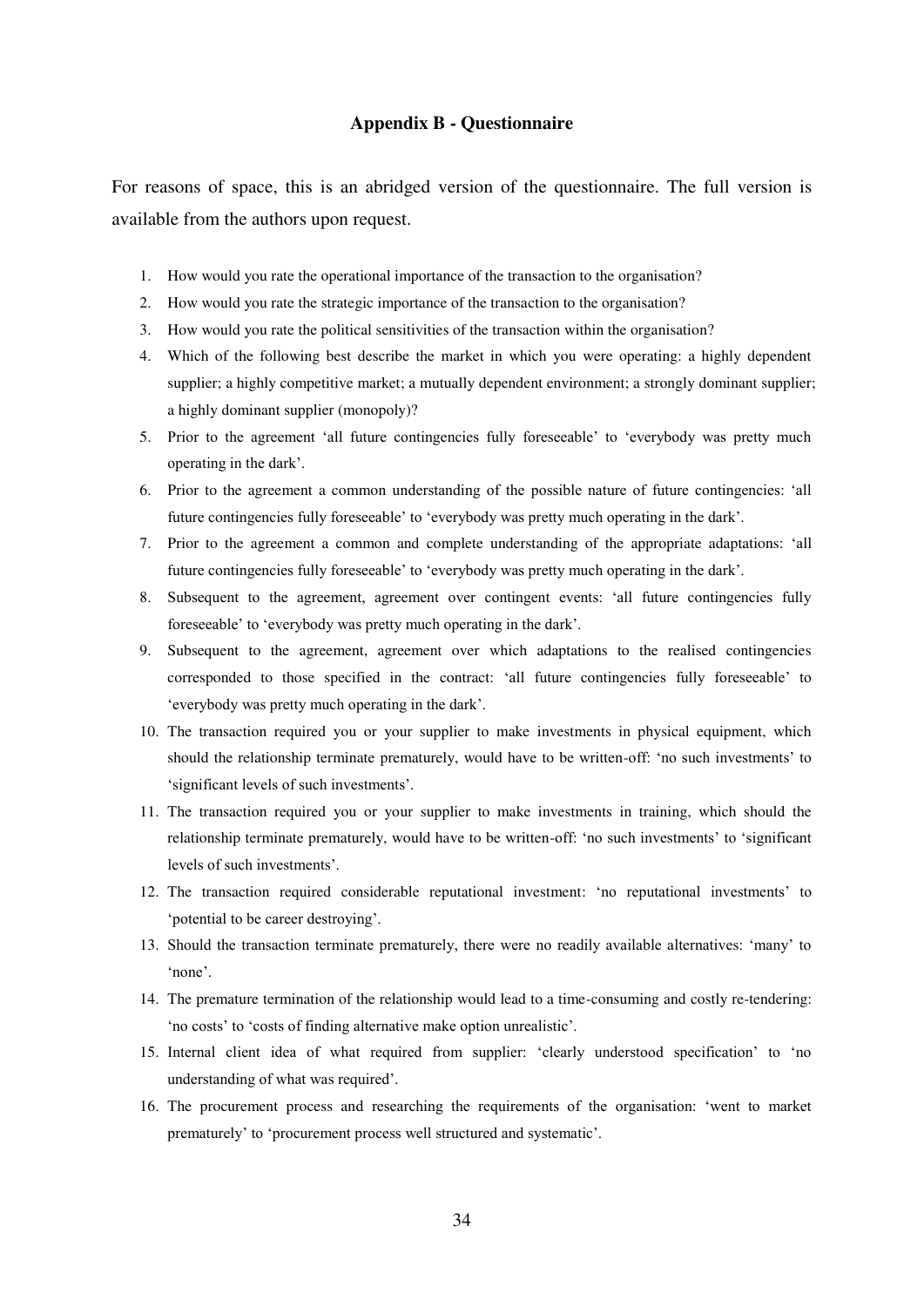- 17. Organisation maintained competitive tension up to the moment the agreement was signed: 'supplier had no idea it would win the business' to 'supplier new from outset it would win'.
- 18. The supplier 'had a clear of what it was our organisation required' to 'supplier had no understanding'.
- 19. The supplier 'had a clear idea of its ability to meet our organisation's requirements' to 'supplier clearly had no capability'.
- 20. Prior to signing the agreement, 'consideration was given to internal provision' to 'internal supply was a non-option'.
- 21. Prior to signing the agreement, 'considerable time and effort was spent researching price and performance attributes of different suppliers' to 'performance attributes not discernible, even after purchase'.
- 22. Prior to signing the agreement, time and effort required to negotiate terms: 'no effort required' to 'the negotiation process took months'.
- 23. Time and effort required to design and draw up the contract: 'no effort required' to 'the process took months'.
- 24. The supplier 'was carefully monitored' to 'no effort to monitor performance made'.
- 25. Time and effort enforcing and (where necessary) renegotiating the agreement: 'no effort required' to 'the relationship was reduced to a battleground'.
- 26. On what basis was the deal based: fixed price; flexible price; flexible with thresholds; cost plus; target cost with incentive?
- 27. Which of the following behaviours most accurately reflects your experience of the supplier: 'a partner whose promises were always kept' to 'supplier systematically set out to cheat my organisation'?
- 28. Which of the following behaviours describe the level of conflict: 'the relationship progressed smoothly' to 'the relationship broke down completely, leading to legal action'?
- 29. Agreement controlling expectations on price: 'price met our expectations' to 'we completely lost control of costs'.
- 30. Supplier's product or service living up to promises: 'completely fit for purpose' to 'supply effort in no way met our expectations / supplier's promises'.
- 31. Between agreeing deal and signing contract: 'what was signed was what was delivered' to 'supplier systematically sought to improve profitability of the deal'.
- 32. Supplier effort: 'supplier always tried to delight us' to 'supplier only did what it had to'.
- 33. Following the signing of the contract, 'what was signed was what was delivered' to 'supplier systematically sought to improve profitability of the deal'.
- 34. Past experience of the supplier's trustworthiness: 'good or bad, supplier had an extensive track record' to 'transaction represented first contact'.
- 35. Supplier reputation in the industry: 'good or bad, everyone knows this supplier to 'no track record people were aware of'.
- 36. Performance and future use by internal client: 'irrespective of performance, supplier knew it would be re-used' to 'supplier would have to delight to secure new business'.
- 37. Performance and future use by organisation as a whole: 'irrespective of performance, supplier knew it would be re-used' to 'supplier would have to delight to secure new business'.